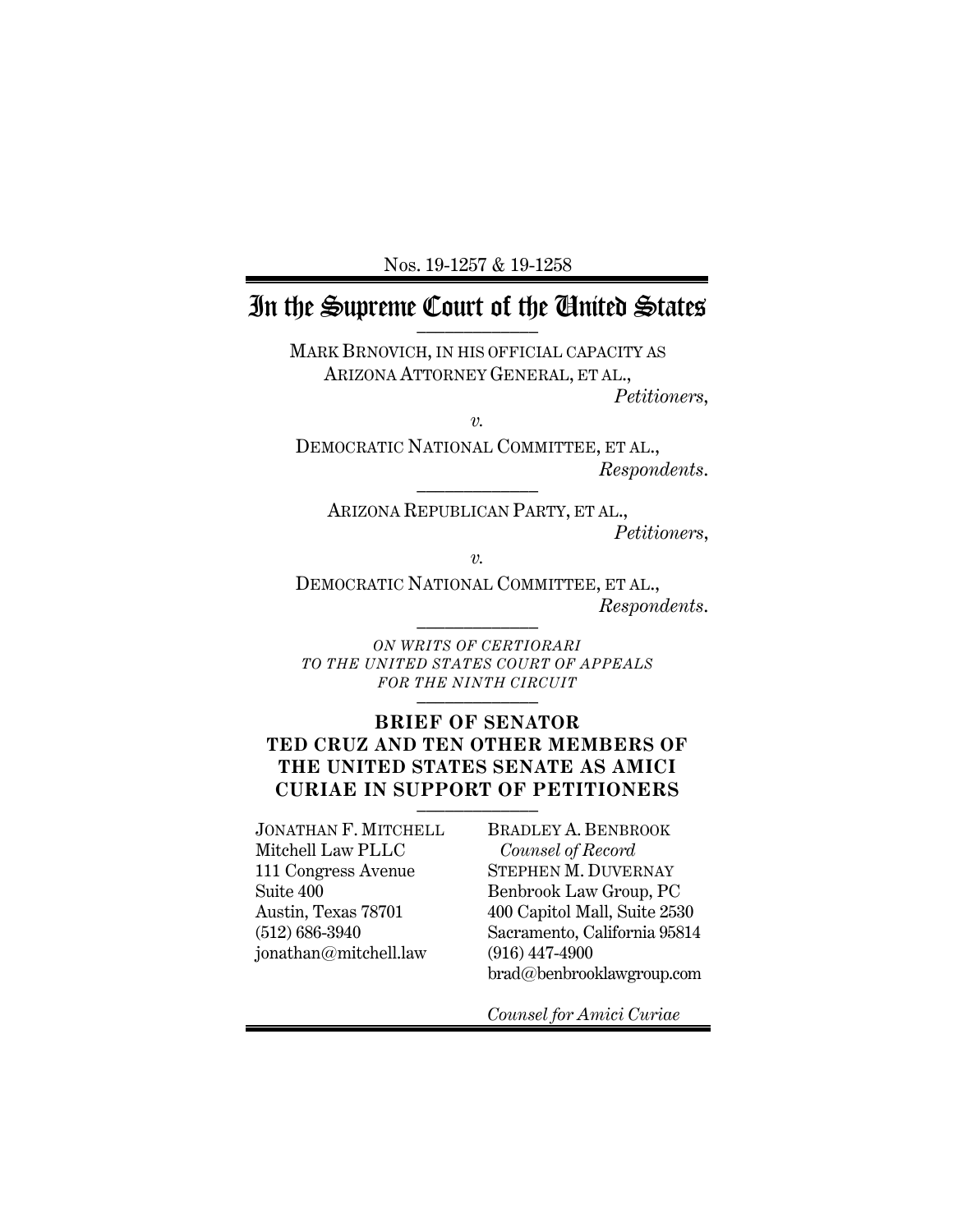## TABLE OF CONTENTS

| I. VRA §2's text, structure, and legislative<br>record confirm that Congress enacted an<br>equal "opportunity" requirement, not a<br>disparate-impact statute aimed at<br>invalidating neutral time, place, and manner |  |
|------------------------------------------------------------------------------------------------------------------------------------------------------------------------------------------------------------------------|--|
| II. Adopting the Ninth Circuit's erroneous VRA<br>§2 interpretation would jeopardize countless<br>legitimate time, place, and manner voting                                                                            |  |
|                                                                                                                                                                                                                        |  |
| III.VRA §2 would be unconstitutional under the                                                                                                                                                                         |  |
|                                                                                                                                                                                                                        |  |
|                                                                                                                                                                                                                        |  |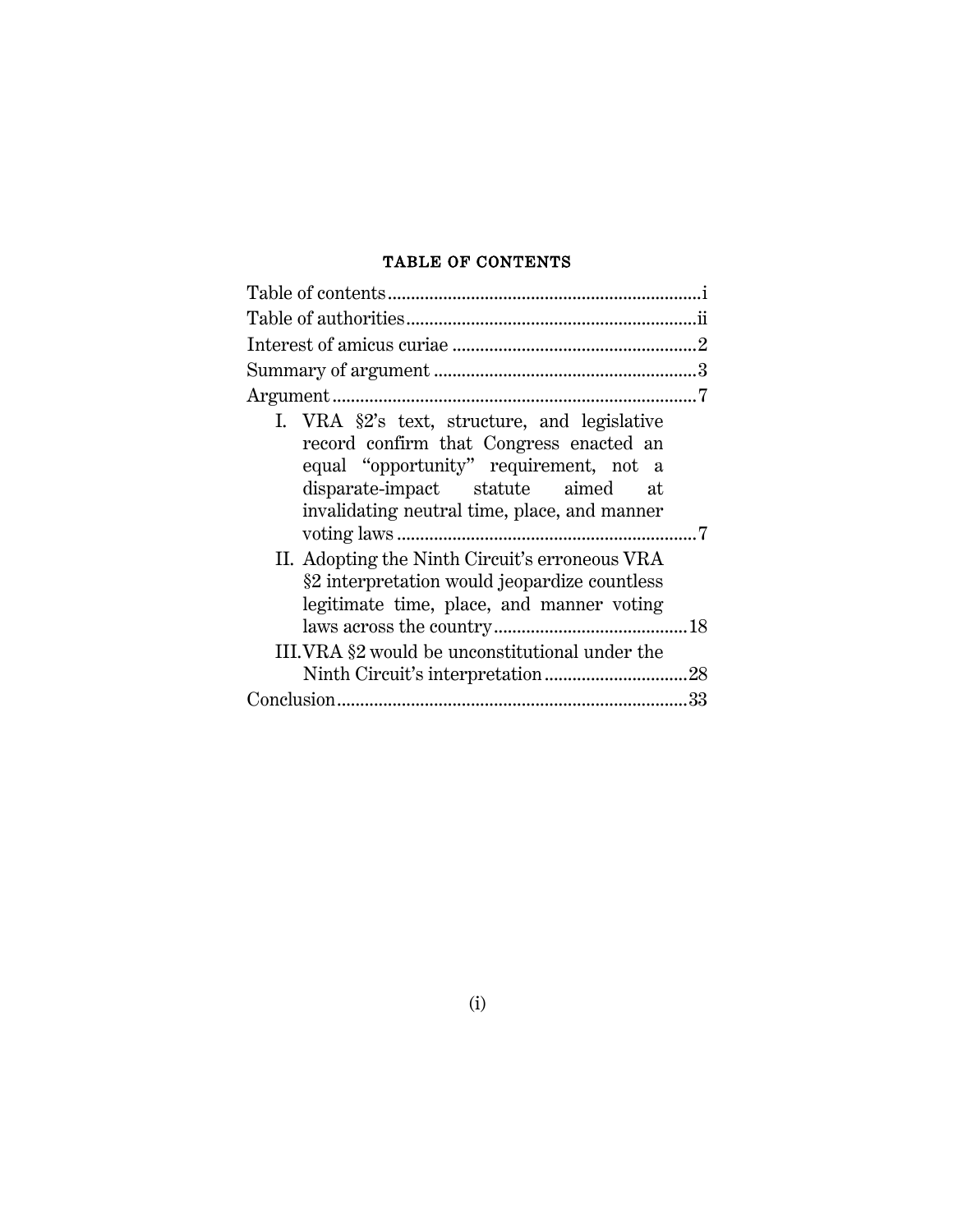## TABLE OF AUTHORITIES

## **Cases**

| Allen v. Cooper,                                |  |
|-------------------------------------------------|--|
|                                                 |  |
| Allen v. State Bd. Of Elections,                |  |
|                                                 |  |
| Anderson v. Celebrezze,                         |  |
|                                                 |  |
| Arizona v. Inter Tribal Council of Ariz., Inc., |  |
|                                                 |  |
| Bd. of Trustees of Univ. of Ala. v. Garrett,    |  |
|                                                 |  |
| Beer v. United States,                          |  |
|                                                 |  |
| <i>Brown v. Post,</i>                           |  |
|                                                 |  |
| Bruni v. Hughes,                                |  |
|                                                 |  |
| Burdick v. Takushi,                             |  |
|                                                 |  |
| Burson v. Freeman,                              |  |
|                                                 |  |
| Bush v. Vera,                                   |  |
|                                                 |  |
| Chisom v. Roemer,                               |  |
|                                                 |  |
| City of Boerne v. Flores,                       |  |
|                                                 |  |
|                                                 |  |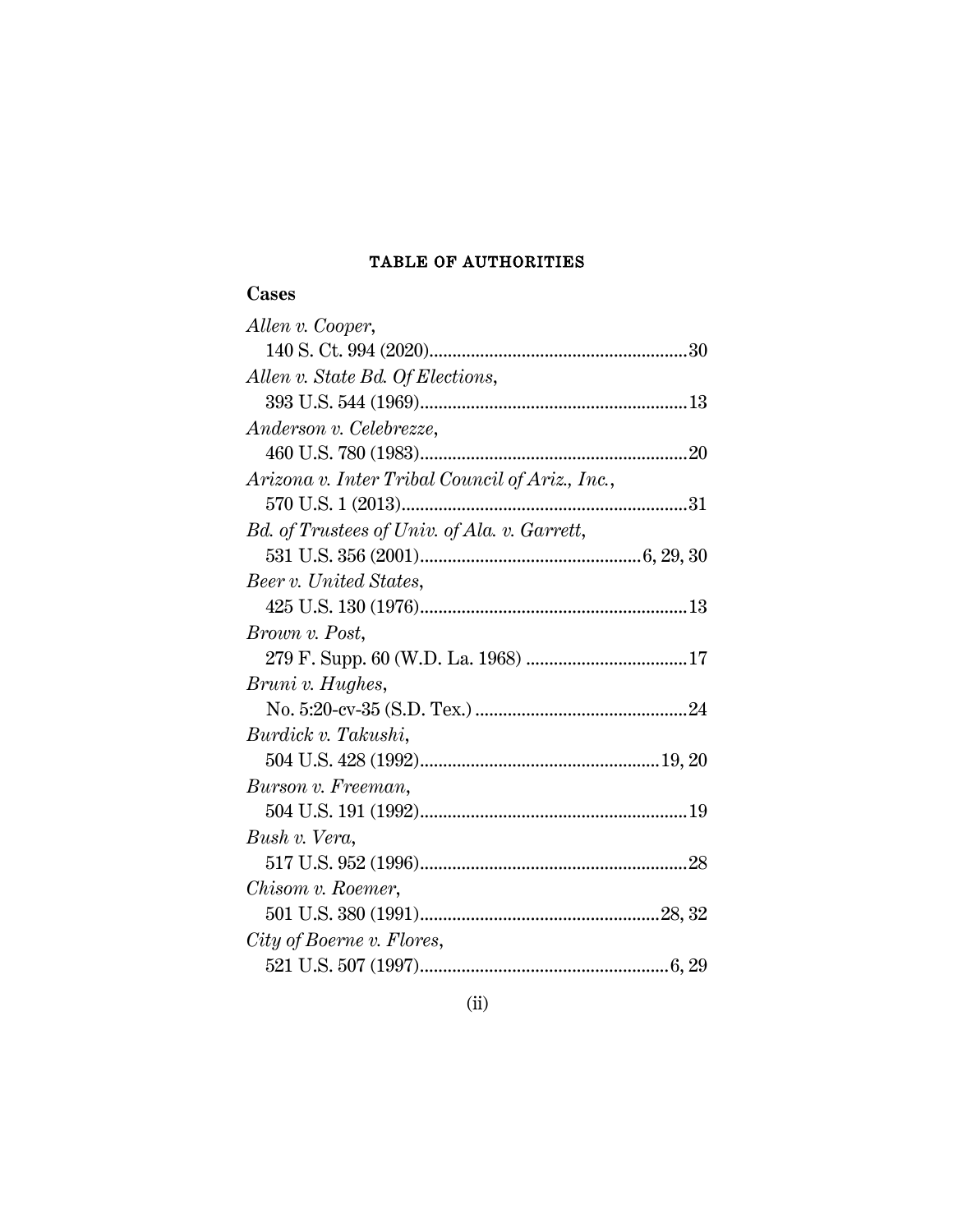| City of Mobile v. Bolden,                   |  |
|---------------------------------------------|--|
|                                             |  |
| Crawford v. Marion County Election Bd.,     |  |
|                                             |  |
| Democratic Nat'l Comm. v. Hobbs,            |  |
|                                             |  |
| Farrakhan v. Washington,                    |  |
|                                             |  |
| Feldman v. Ariz. Sec. State's Office,       |  |
|                                             |  |
| Food Mktg. Inst. v. Argus Leader Media,     |  |
|                                             |  |
| Frank v. Walker,                            |  |
|                                             |  |
| Greater Birmingham Ministries v. Alabama,   |  |
|                                             |  |
| Griffin v. Roupas,                          |  |
|                                             |  |
| <i>Harper v. Virginia Bd. of Elections,</i> |  |
|                                             |  |
| Hayden v. Pataki,                           |  |
|                                             |  |
| Holder v. Hall,                             |  |
|                                             |  |
| Husted v. A. Philip Randolph Inst.,         |  |
|                                             |  |
| Jennings v. Rodriguez,                      |  |
|                                             |  |
|                                             |  |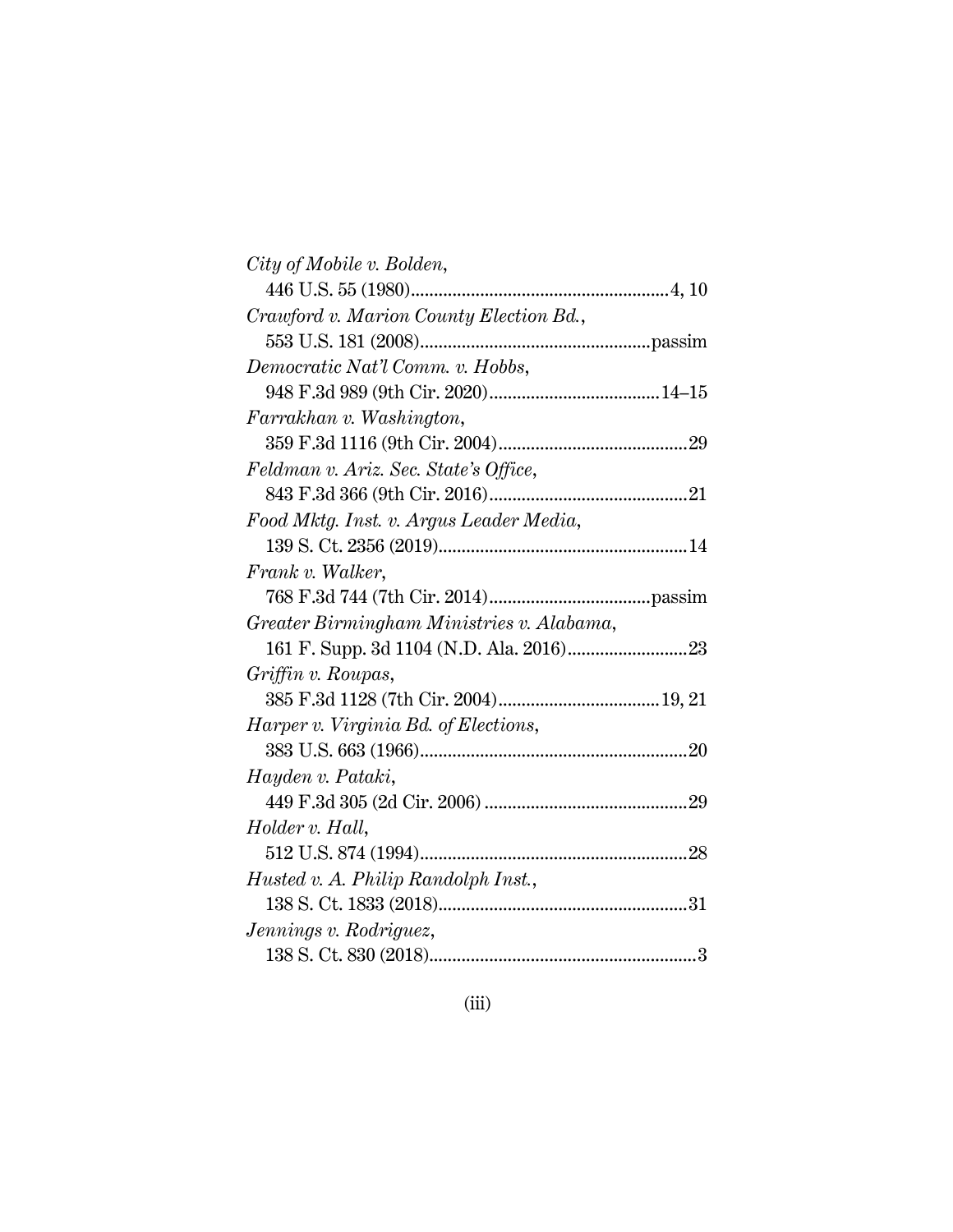| Johnson v. Governor of Fla.,<br>League of Women Voters of Va. v. Va. State Bd. of<br>Elections, No. 6:20-CV-00024, 2020 WL 2190793<br>Lee v. Va. State Bd. of Elections,<br>Lewis v. Bostelmann,<br>$Luft$ v. Evers,<br>Michigan State A. Philip Randolph Inst. v.<br>Johnson, 326 F. Supp. 3d 532 (E.D. Mich. 2018)24<br>Miller v. Johnson,<br>Miss. Republican Exec. Comm. v. Brooks,<br>N.C. State Conference of NAACP v. Cooper,<br>Nader v. Keith,<br>Navajo Nation Human Rights Comm'n v. San<br>Juan County, 281 F. Supp. 3d 1136 (D. Utah<br>Ne. Ohio Coal. for the Homeless v. Husted, | Johnson v. De Grandy, |    |
|-------------------------------------------------------------------------------------------------------------------------------------------------------------------------------------------------------------------------------------------------------------------------------------------------------------------------------------------------------------------------------------------------------------------------------------------------------------------------------------------------------------------------------------------------------------------------------------------------|-----------------------|----|
|                                                                                                                                                                                                                                                                                                                                                                                                                                                                                                                                                                                                 |                       |    |
|                                                                                                                                                                                                                                                                                                                                                                                                                                                                                                                                                                                                 |                       |    |
|                                                                                                                                                                                                                                                                                                                                                                                                                                                                                                                                                                                                 |                       | 29 |
|                                                                                                                                                                                                                                                                                                                                                                                                                                                                                                                                                                                                 |                       |    |
|                                                                                                                                                                                                                                                                                                                                                                                                                                                                                                                                                                                                 |                       |    |
|                                                                                                                                                                                                                                                                                                                                                                                                                                                                                                                                                                                                 |                       | 22 |
|                                                                                                                                                                                                                                                                                                                                                                                                                                                                                                                                                                                                 |                       |    |
|                                                                                                                                                                                                                                                                                                                                                                                                                                                                                                                                                                                                 |                       |    |
|                                                                                                                                                                                                                                                                                                                                                                                                                                                                                                                                                                                                 |                       |    |
|                                                                                                                                                                                                                                                                                                                                                                                                                                                                                                                                                                                                 |                       |    |
|                                                                                                                                                                                                                                                                                                                                                                                                                                                                                                                                                                                                 |                       |    |
|                                                                                                                                                                                                                                                                                                                                                                                                                                                                                                                                                                                                 |                       |    |
|                                                                                                                                                                                                                                                                                                                                                                                                                                                                                                                                                                                                 |                       |    |
|                                                                                                                                                                                                                                                                                                                                                                                                                                                                                                                                                                                                 |                       |    |
|                                                                                                                                                                                                                                                                                                                                                                                                                                                                                                                                                                                                 |                       |    |
|                                                                                                                                                                                                                                                                                                                                                                                                                                                                                                                                                                                                 |                       |    |
|                                                                                                                                                                                                                                                                                                                                                                                                                                                                                                                                                                                                 |                       |    |
|                                                                                                                                                                                                                                                                                                                                                                                                                                                                                                                                                                                                 |                       |    |
|                                                                                                                                                                                                                                                                                                                                                                                                                                                                                                                                                                                                 |                       |    |
|                                                                                                                                                                                                                                                                                                                                                                                                                                                                                                                                                                                                 |                       |    |
|                                                                                                                                                                                                                                                                                                                                                                                                                                                                                                                                                                                                 |                       |    |
|                                                                                                                                                                                                                                                                                                                                                                                                                                                                                                                                                                                                 |                       |    |
|                                                                                                                                                                                                                                                                                                                                                                                                                                                                                                                                                                                                 |                       |    |
|                                                                                                                                                                                                                                                                                                                                                                                                                                                                                                                                                                                                 |                       |    |
|                                                                                                                                                                                                                                                                                                                                                                                                                                                                                                                                                                                                 |                       |    |
|                                                                                                                                                                                                                                                                                                                                                                                                                                                                                                                                                                                                 |                       |    |
|                                                                                                                                                                                                                                                                                                                                                                                                                                                                                                                                                                                                 |                       |    |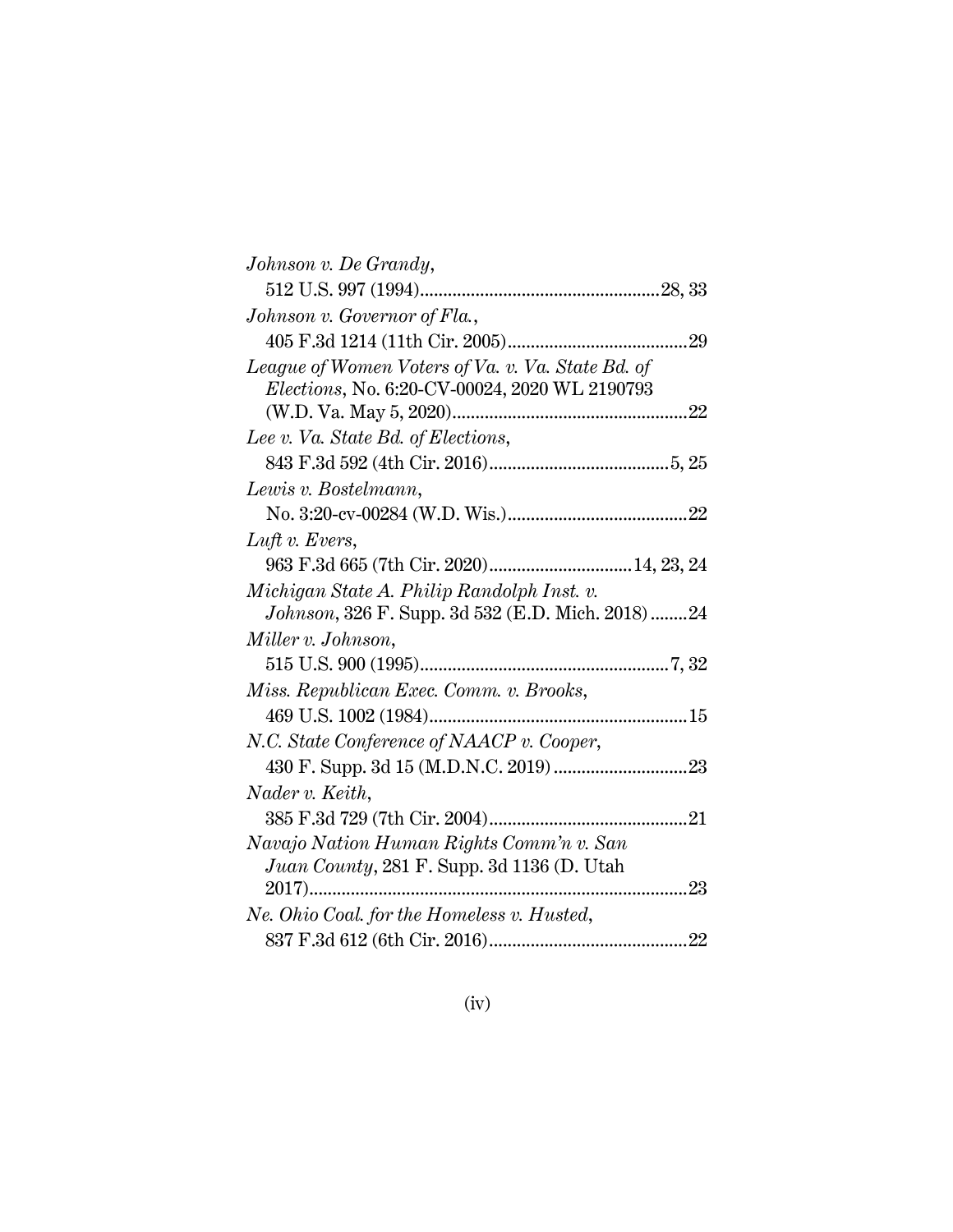| Nw. Austin Mun. Util. Dist. No. One v. Holder,   |
|--------------------------------------------------|
|                                                  |
| Ohio Democratic Party v. Husted,                 |
|                                                  |
| Ohio Org. Collaborative v. Husted,               |
|                                                  |
| One Wis. Inst., Inc. v. Thomsen,                 |
| 198 F. Supp. 3d 896 (W.D. Wis. 2016)  23, 24     |
| <i>Operation Push, Inc. v. Ma-bus,</i>           |
|                                                  |
| Oregon v. Mitchell,                              |
|                                                  |
| Power Coal. for Equity & Justice v. Edwards,     |
| 22                                               |
| Reno v. Bossier Par. Sch. Bd.,                   |
|                                                  |
| Shelby County v. Holder,                         |
|                                                  |
| Simmons v. Galvin,                               |
|                                                  |
| South Carolina v. Katzenbach,                    |
|                                                  |
| Storer v. Brown,                                 |
|                                                  |
| Tex. Dep't of Hous. & Cmty. Affairs v. Inclusive |
| Cmtys. Project, Inc., 576 U.S. 519 (2015)27, 32  |
| Thomas v. Andino,                                |
|                                                  |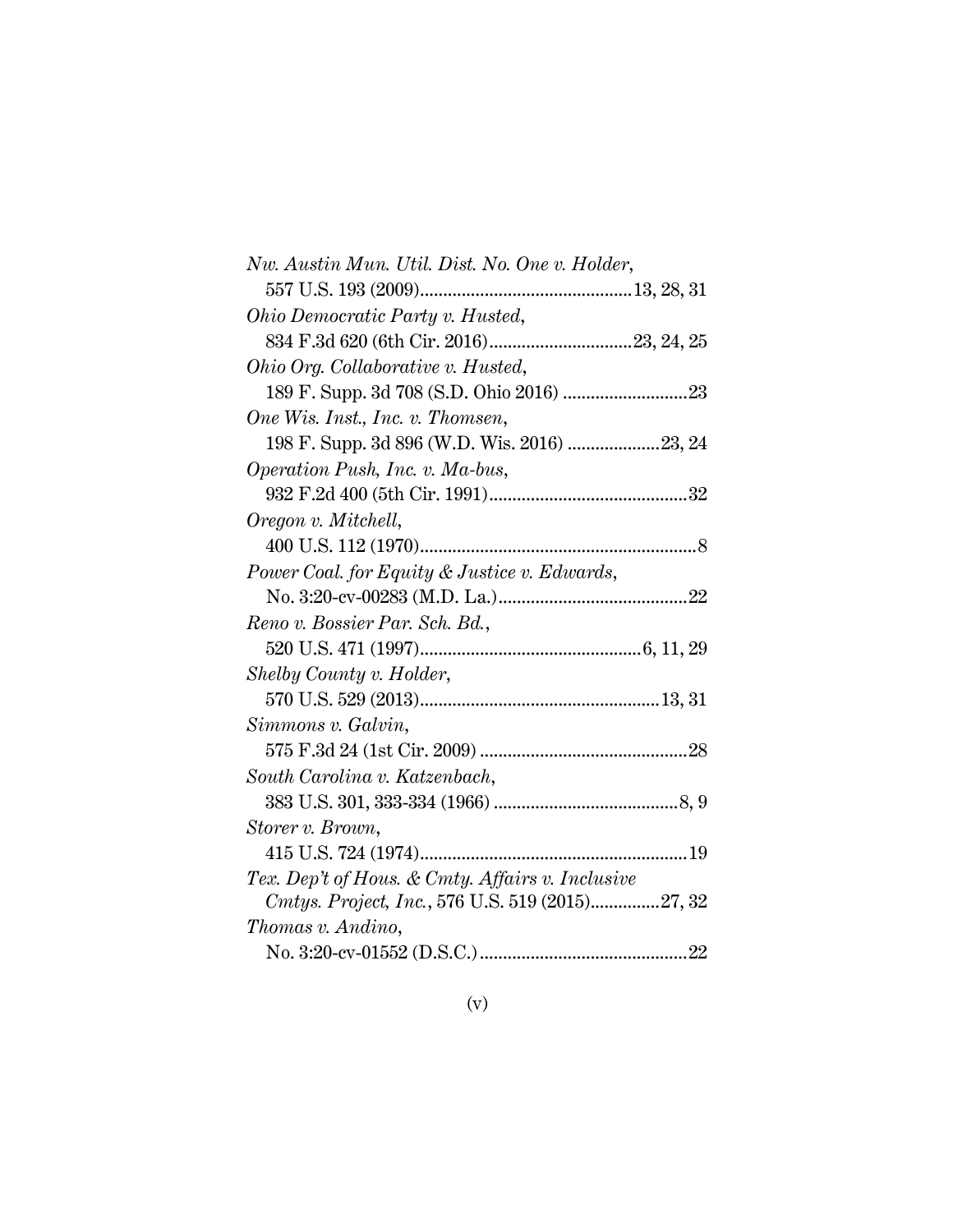| Thornburg v. Gingles,  |  |
|------------------------|--|
|                        |  |
| Toney v. White,        |  |
|                        |  |
| United States v. Post, |  |
|                        |  |
| Veasey v. Abbott,      |  |
|                        |  |
| Veasey v. Perry,       |  |
|                        |  |
| White v. Regester,     |  |
|                        |  |
| Wrinn v. Dunleavy,     |  |
|                        |  |
| Zimmer v. McKeithen,   |  |
|                        |  |
|                        |  |

# **Statutory Authorities**

| S. Rep. No. 97-417, at 2, 97th Cong., 2d Sess. |  |
|------------------------------------------------|--|
|                                                |  |
|                                                |  |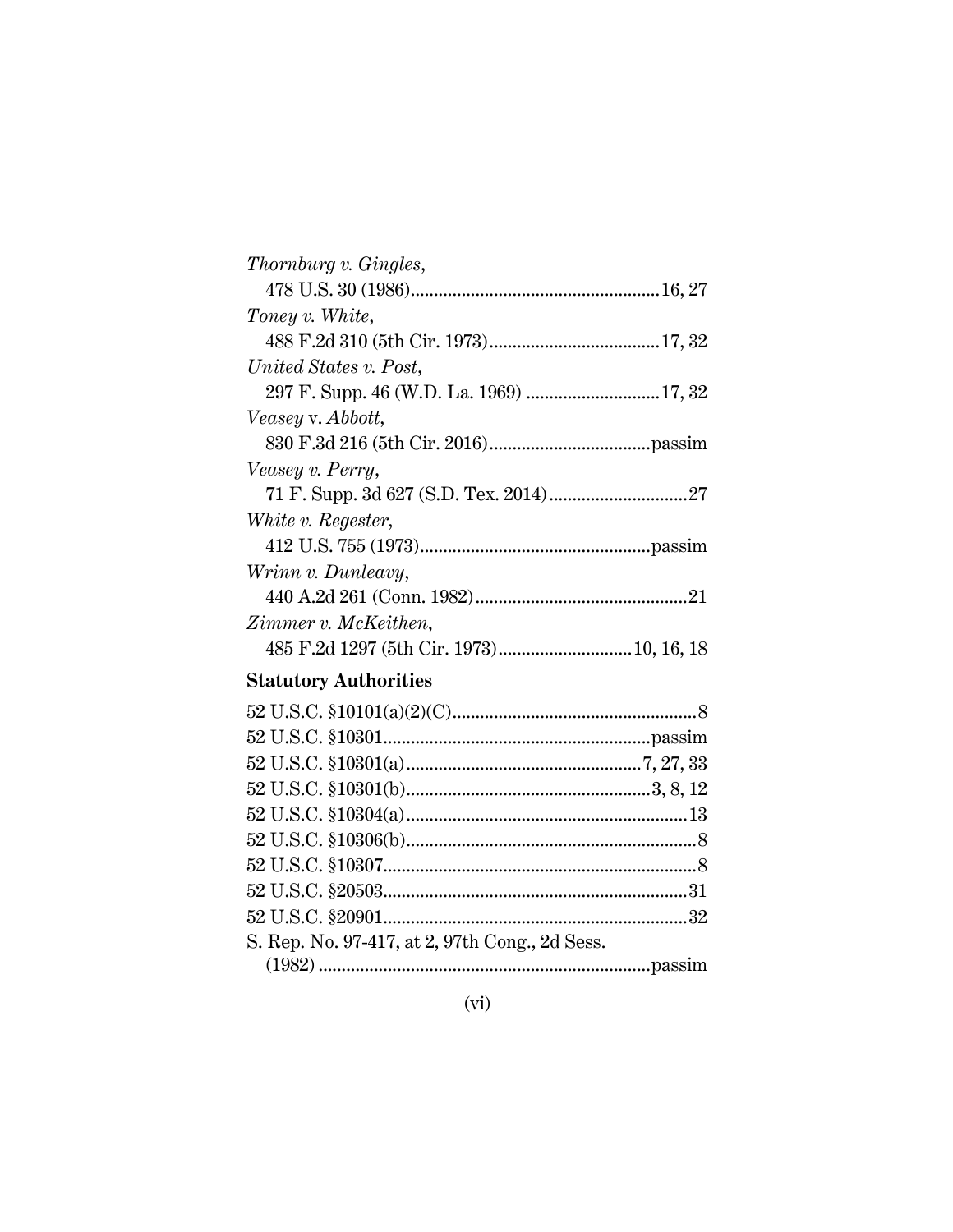## **Other Authorities**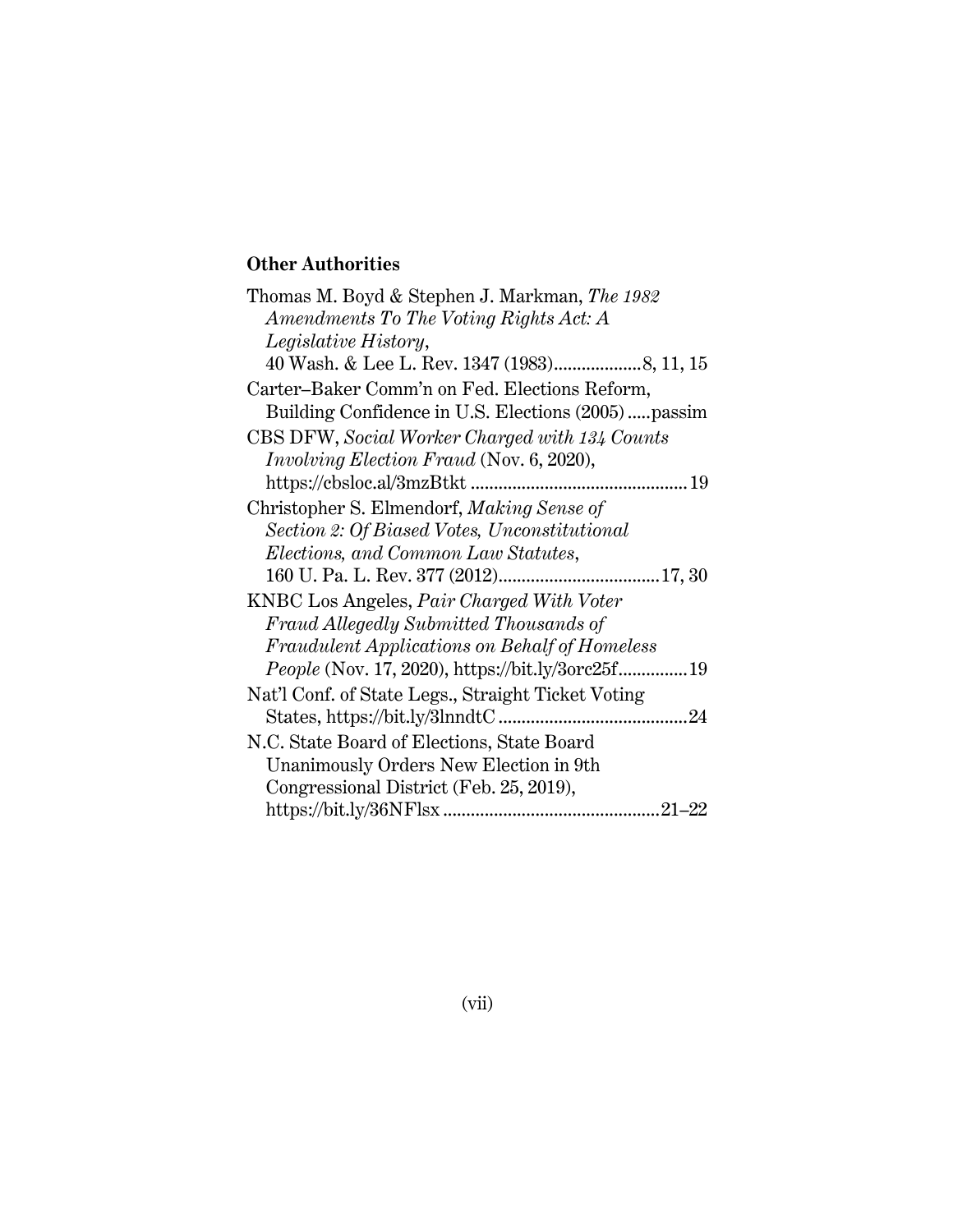# In the Supreme Court of the Chuited States

Nos. 19-1257 & 19-1258

MARK BRNOVICH, IN HIS OFFICIAL CAPACITY AS ARIZONA ATTORNEY GENERAL, ET AL.,

*Petitioners, v.*

 $\frac{1}{2}$ 

DEMOCRATIC NATIONAL COMMITTEE, ET AL., RESPONDENTS.

ARIZONA REPUBLICAN PARTY, ET AL., *Petitioners*,

*v.*

DEMOCRATIC NATIONAL COMMITTEE, ET AL., *Respondents*.

*ON WRITS OF CERTIORARI TO THE UNITED STATES COURT OF APPEALS FOR THE NINTH CIRCUIT*

 $\mathcal{L}_\text{max}$ 

 $\mathcal{L}_\text{max}$ 

**BRIEF OF SENATOR TED CRUZ AND TEN OTHER MEMBERS OF THE UNITED STATES SENATE AS AMICI CURIAE IN SUPPORT OF PETITIONERS**  $\frac{1}{2}$ 

(1)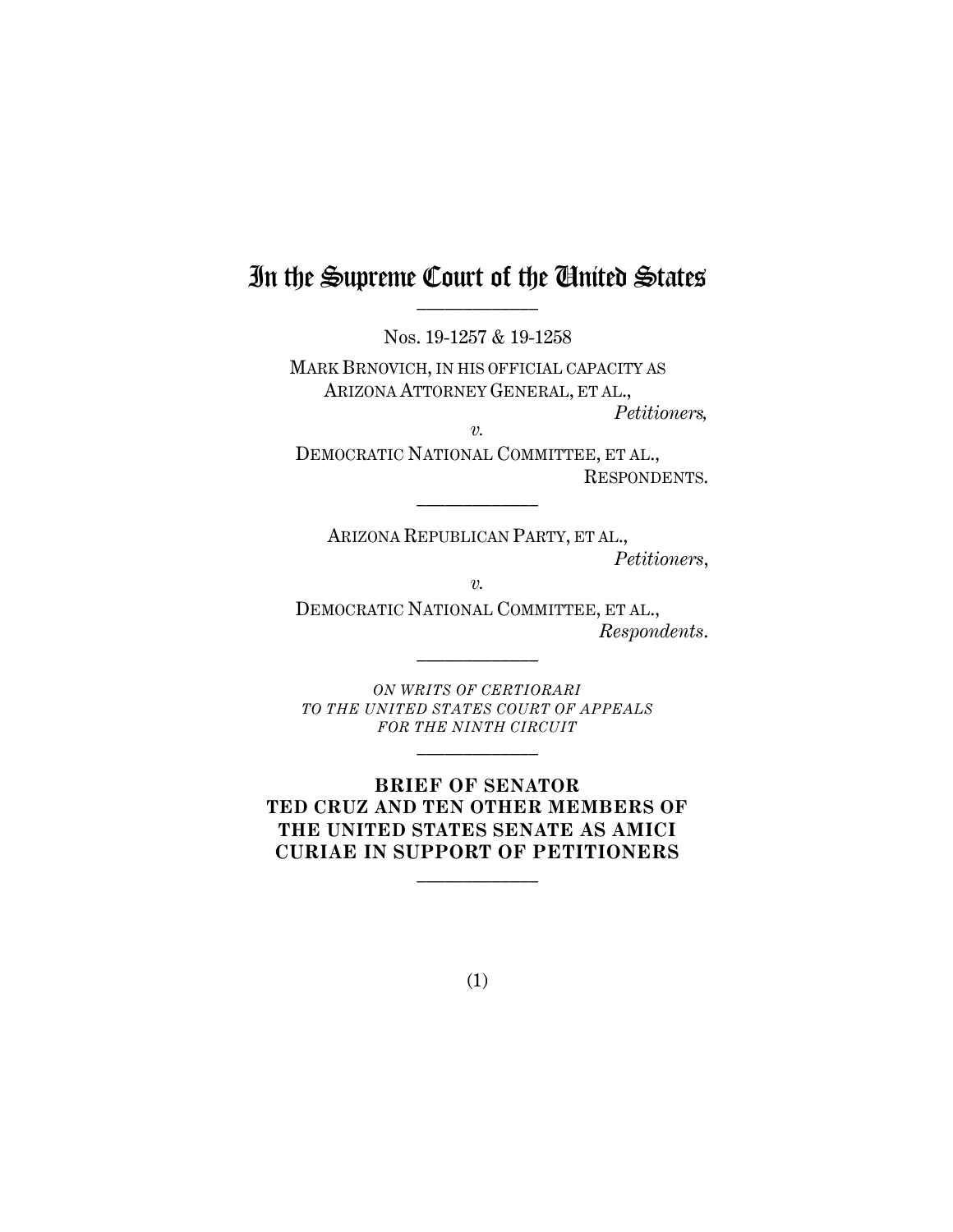#### INTEREST OF AMICUS CURIAE<sup>1</sup>

*Amici curiae* are United States Senators: Ted Cruz Marsha Blackburn Mike Braun John Cornyn Tom Cotton James M. Inhofe James Lankford Mike Lee Mitch McConnell Rick Scott Thom Tillis

*Amici* are concerned about an aggressive wave of litigation aimed at further expanding Section 2 of the Voting Rights Act (VRA §2) beyond the limits imposed by its text and the enforcement power defined in the Fifteenth Amendment. The interpretation of VRA §2 adopted by the Ninth Circuit—and urged by the respondents—will jeopardize several facially neutral and entirely legitimate laws that States have adopted to deter and prevent voter fraud.

"[T]he risk of voter fraud [is] real." *Crawford v. Marion County Election Bd.*, 553 U.S. 181, 196 (2008) (controlling op. of Stevens, J.). As this Court has repeatedly confirmed, States have the authority and responsibility to ensure the integrity of their elections. These measures do

2

<sup>1.</sup> All parties consented to the filing of this brief. No counsel for a party authored any part of this brief. And no one other than the amicus or its members or counsel financed the brief's preparation or submission.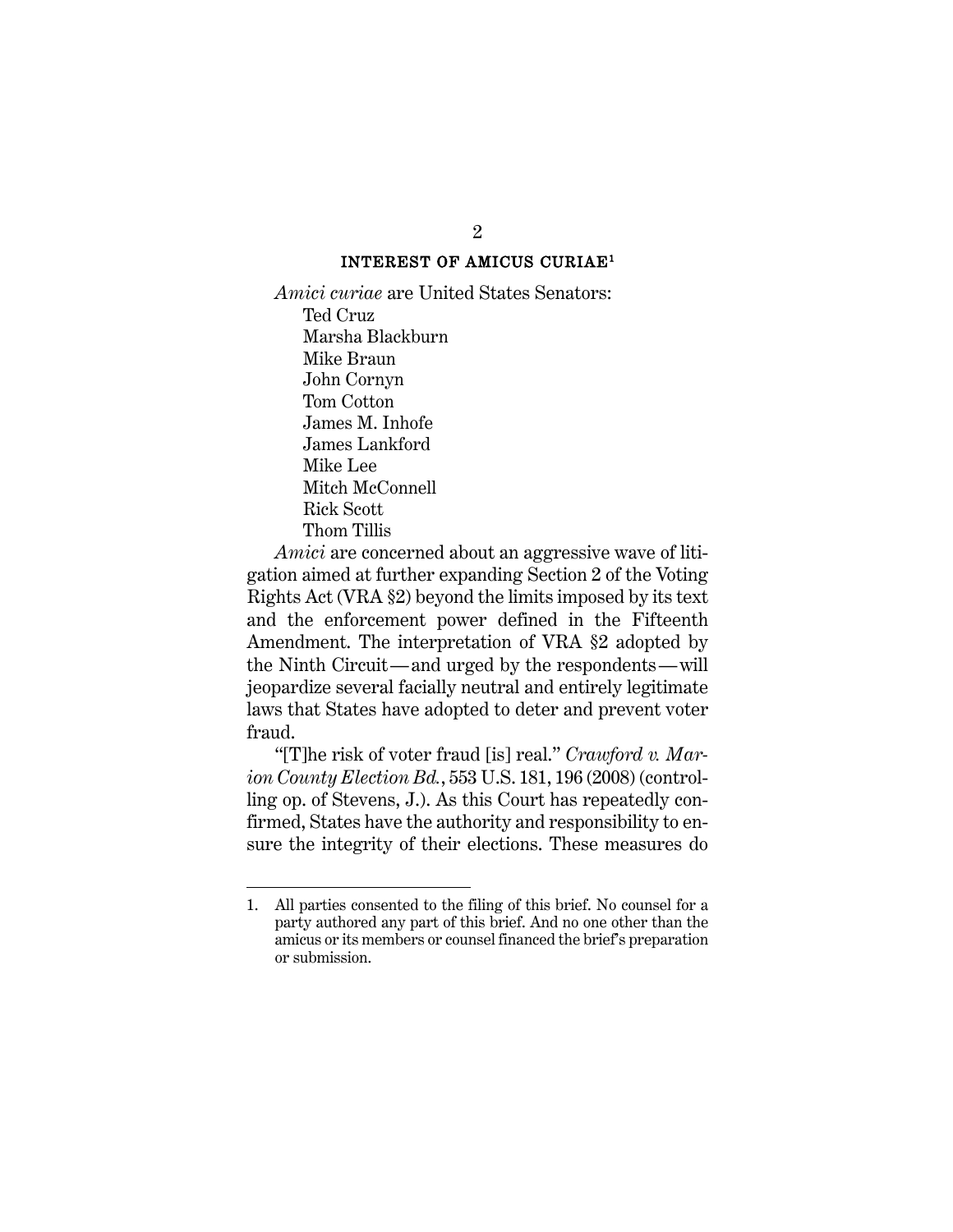not deny anyone the equal "opportunity" to vote "on account of race or color." 52 U.S.C. §10301.

Yet Respondents urge, and the Ninth Circuit below adopted, an interpretation of VRA §2 that jeopardizes legitimate voting laws across the country. The Ninth Circuit held that any neutral voting law "results" in an unequal "opportunity" to vote "on account of race or color" whenever a plaintiff identifies some minimal statistical racial disparity related to the law—and then points to completely separate, long past, invidious voting discrimination.

Not only does this novel VRA interpretation threaten legitimate election-integrity laws, it would also render VRA §2 unconstitutional—or would, at the very least, present serious constitutional questions that this Court is duty-bound to avoid so long as any plausible alternative construction of the statute remains available. *See Jennings v. Rodriguez*, 138 S. Ct. 830, 842 (2018).

#### SUMMARY OF ARGUMENT

I. The text, structure, and legislative record regarding the "results" component of Section 2 of the Voting Rights Act foreclose the Ninth Circuit's interpretation. Congress enacted an equal "opportunity" requirement—not a disparate impact statute. 52 U.S.C. §10301. Using language lifted from voting-dilution cases, §2's text provides that a violation occurs when "the political processes \*\*\* are *not equally open* to participation by members of a [racial group] in that its members have *less opportunity* than other members of the electorate to participate in the political process and to elect representatives of their choice." 52 U.S.C. §10301(b) (emphasis added).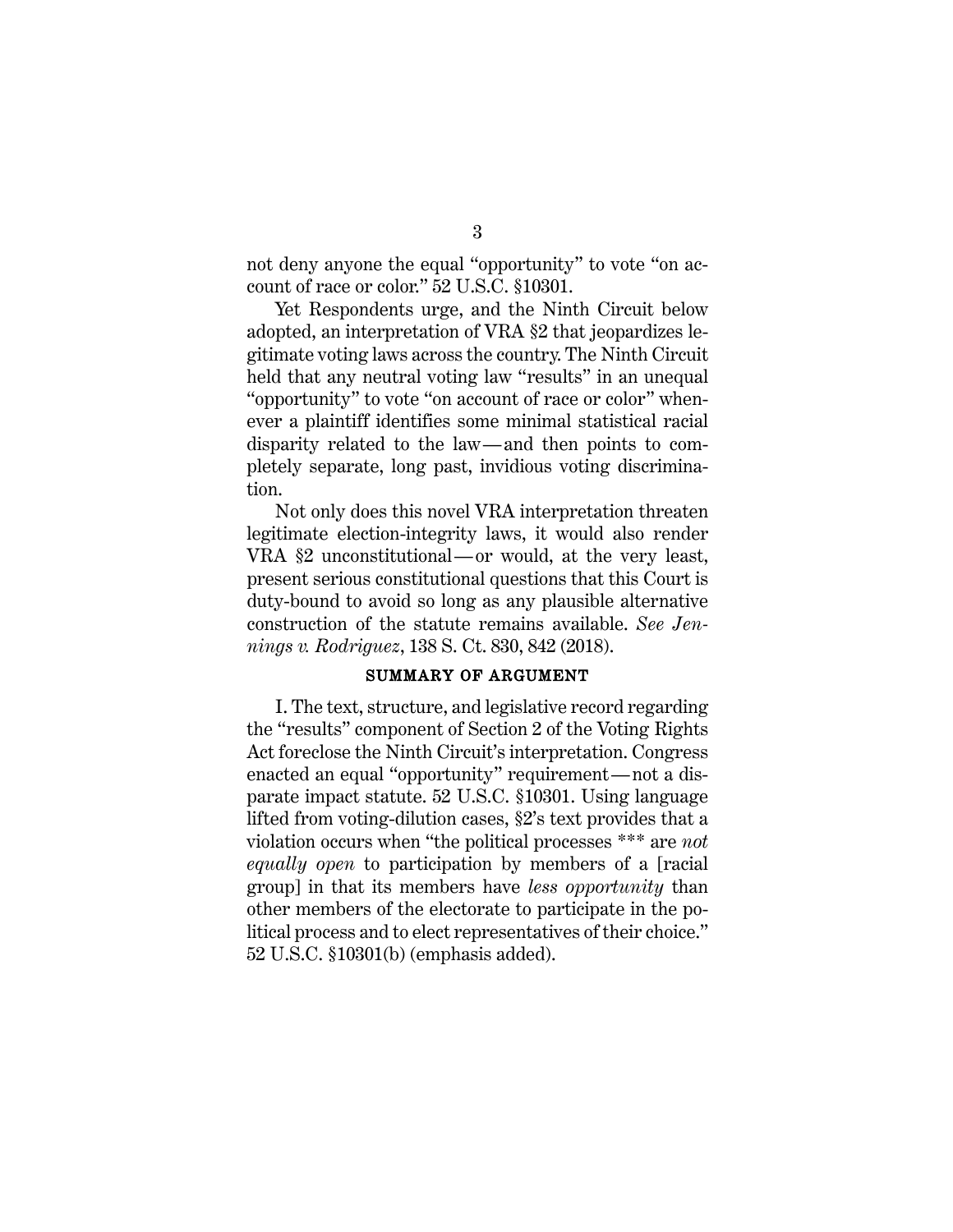Indeed, when amending VRA §2 in 1982, Congress sought to supplant *City of Mobile v. Bolden*, 446 U.S. 55 (1980), and reinstitute vote-dilution claims without requiring discriminatory purpose. It adopted compromise language that codified almost verbatim this Court's previous articulation of the vote-dilution test from *White v. Regester*, 412 U.S. 755, 765–66 (1973).

Congress thus amended VRA §2 to provide for equal "opportunity" in the political process. And Congress rejected a broad "discriminatory effects" test or one requiring racially proportional outcomes.

The structure of the VRA at the time further demonstrates that §2 does not open the door to disparate-impact challenges to customary voting laws. Namely, §5 at the time required "covered jurisdictions"—the States whose blatantly discriminatory practices gave rise to the VRA—to justify any change in their voting laws by proving they did not have a retrogressive effect. It would be incongruous to hold non-covered jurisdictions to a similar, if not more demanding, standard by forcing them to defend longstanding time, place, and manner regulations with minimally disparate statistical impacts on minority voters.

Moreover, the legislative record reveals that Congress focused almost exclusively on claims that multi-member districts resulted in vote dilution. When the legislative record addressed any "practice" other than vote dilution as justification for §2, it referred only to three "episodic" instances of discriminatory acts; it cited no concern with time, place, and manner voter-participation laws.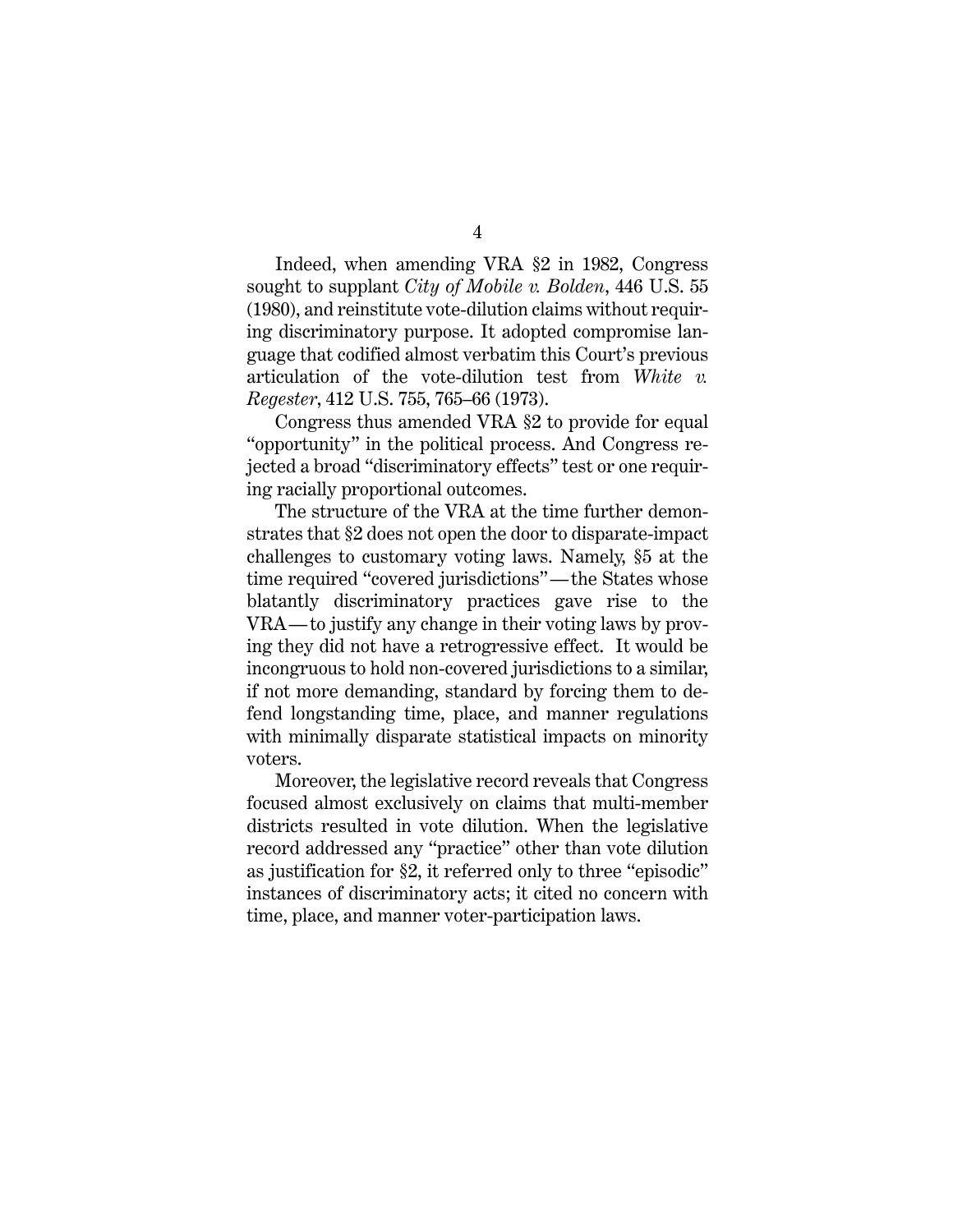5

In short, the "results" test Congress enacted to ensure that "political processes" were "equally open to participation" did not invalidate laws that impose mere disparate inconveniences on voters. *Ibid.* Otherwise, VRA §2 would "dismantle every state's voting apparatus." *Frank v. Walker*, 768 F.3d 744, 754 (7th Cir. 2014).

II. The Ninth Circuit, however, adopted—and Respondents urge this Court to adopt—an interpretation of VRA §2 that would do exactly that. According to this interpretation, any neutral voting law "results" in an unequal "opportunity" to vote "on account of race or color" whenever a plaintiff identifies a minimal statistical racial disparity related to the law—and then points to completely separate, long past, invidious voting discrimination. 52 U.S.C. §10301.

But VRA §2 "does not sweep away all election rules that result in a disparity in the *convenience of voting*." *Lee v. Va. State Bd. of Elections*, 843 F.3d 592, 601 (4th Cir. 2016) (emphasis added). This Court, lower courts, and the respected bipartisan Carter–Baker Commission have recognized that "the risk of voter fraud [is] real," and "the usual burdens of voting" do not deny anyone an equal opportunity to vote. *Crawford*, 553 U.S. at 196, 198 (controlling op. of Stevens, J).

That is particularly true here regarding Arizona's ballot-collection law. As the Carter–Baker Commission found, "Absentee ballots remain the largest source of potential voter fraud." Carter–Baker Comm'n on Fed. Elections Reform, Building Confidence in U.S. Elections 46 (2005) (hereinafter Carter–Baker).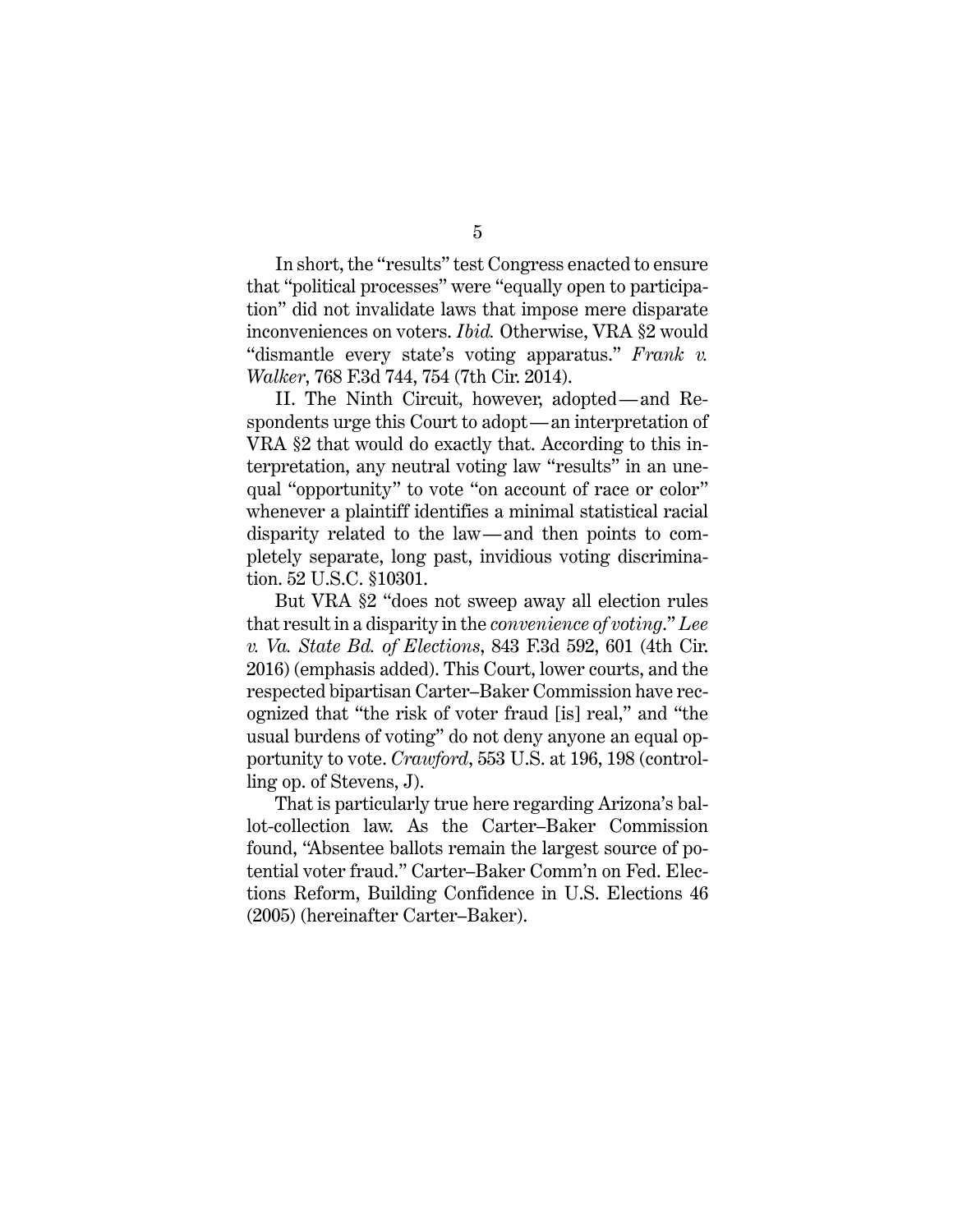Nevertheless, the Ninth Circuit's VRA §2 interpretation would eviscerate scores of legitimate time, place, and manner voting laws that prevent and deter fraud. In the past decade, plaintiffs have pushed an aggressive VRA §2 theory seeking to invalidate voting laws regulating absentee voting, precinct voting, early voting, voter identification, election observer zones, voter registration, durational residency, and straight-ticket voting. These election-integrity provisions are entirely unlike the draconian, invidious voting restrictions the original VRA was designed to address. And they do not deny anyone an equal "opportunity" to vote. 52 U.S.C. §10301.

III. The Ninth Circuit's sweeping interpretation of VRA §2 would also render the statute unconstitutional.

Congress's Enforcement Clause powers extend only to laws that are "congruen[t] and proportional[]" to remedying *constitutional* violations. *City of Boerne v. Flores*, 521 U.S. 507, 520 (1997). Here, constitutional violations require a showing of discriminatory *purpose*. *Reno v. Bossier Par. Sch. Bd.*, 520 U.S. 471, 481 (1997). But the VRA §2 interpretation advanced by Respondents and adopted below by the Ninth Circuit would sweep far more broadly, prohibiting scores of neutral time, place, and manner voting laws that are entirely constitutional and were enacted for legitimate election-integrity purposes.

Moreover, Congress's "legislative record" from amending VRA §2 in 1982 did not "identify a pattern" of constitutional violations from neutral time, place, and manner voting laws. *Bd. of Trustees of Univ. of Ala. v. Garrett*, 531 U.S. 356, 368 (2001). In the vast legislative record, Congress identified only three cases holding that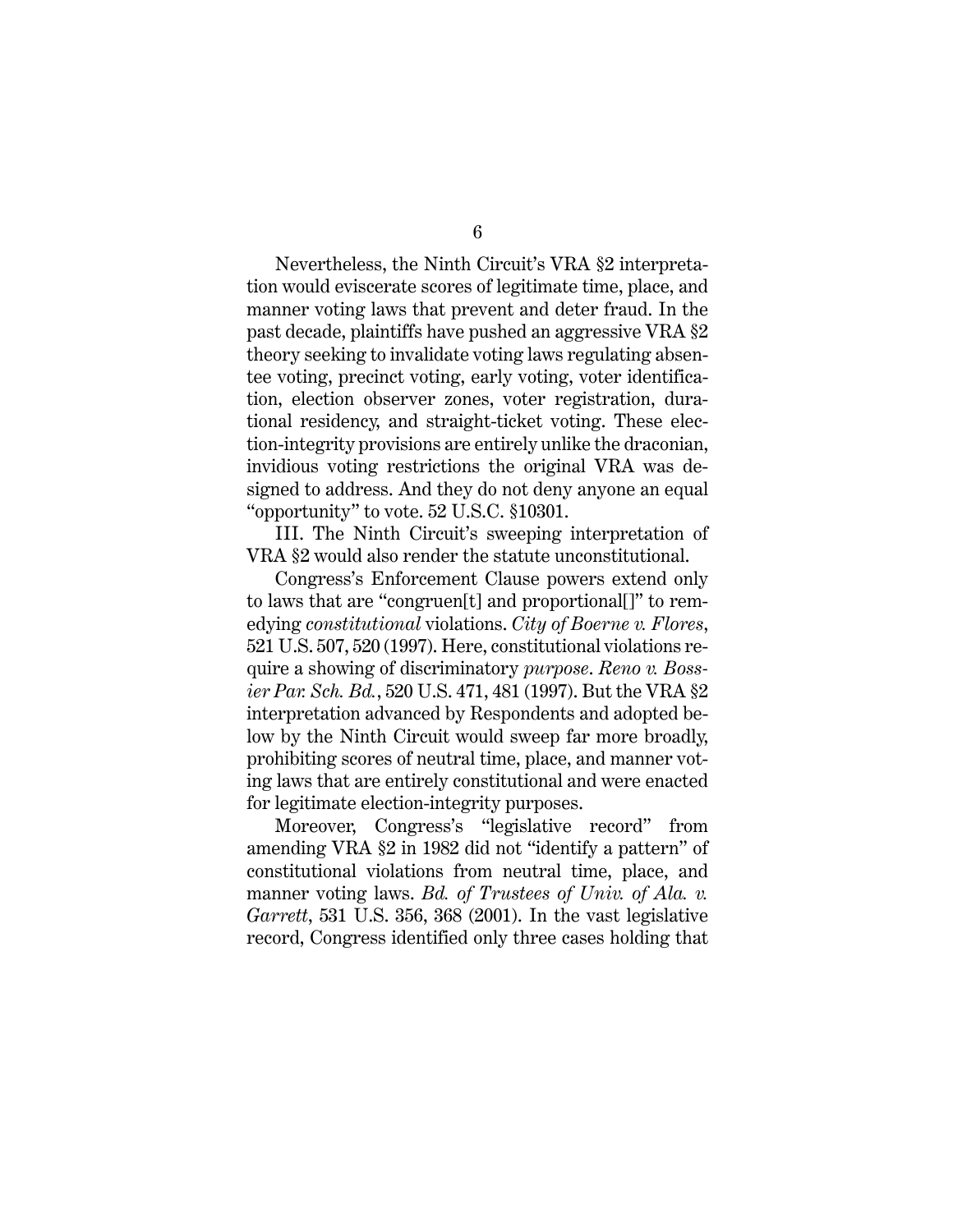States abridged voter participation—and none of those cases found a discriminatory purpose.

Congress's compromise VRA §2 amendment in 1982 sought to avoid imposing racial proportionality. But that is required by the Ninth Circuit's interpretation, which would mandate that States consider racial proportionality every time they enact new voting laws. This would unconstitutionally "subordinate[] traditional race-neutral \* \* \* principles" to "racial considerations." *Miller* v. *Johnson*, 515 U.S. 900, 916 (1995).

#### ARGUMENT

I. VRA §2'S TEXT, STRUCTURE, AND LEGISLATIVE RECORD CONFIRM THAT CONGRESS ENACTED AN EQUAL "OPPORTUNITY" REQUIREMENT, NOT A DISPARATE-IMPACT STATUTE AIMED AT INVALIDATING NEUTRAL TIME, PLACE, AND MANNER VOTING LAWS

A. The text of VRA §2 confirms that the "results" component of VRA §2 guarantees equal "opportunity" not racial proportionality. 52 U.S.C. §10301.

Since 1982, §2(a) has prohibited any "voting qualification or prerequisite to voting or standard, practice, or procedure" that "results in a denial or abridgement of the right \*\*\* to vote on account of race or color." 52 U.S.C. §10301(a). Congress dictated that such a violation is shown if, as a result of the voting practice and "based on the totality of circumstances," "the political processes \*\*\* are *not equally open* to participation by members of a [racial group] in that its members have *less opportunity* than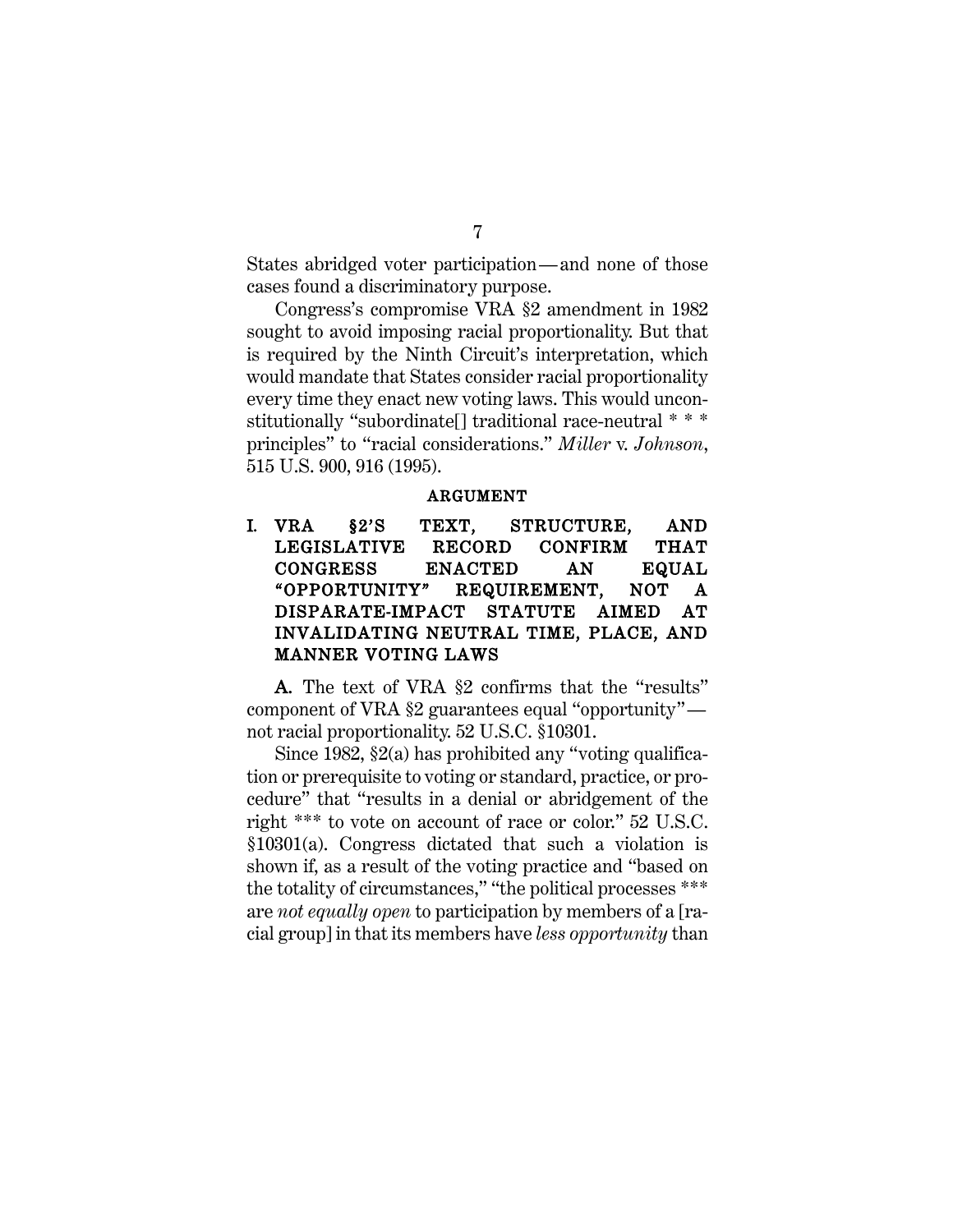other members of the electorate to participate in the political process and to elect representatives of their choice." *Id.* §10301(b) (emphases added). And §2(b) goes on to emphasize "that nothing in this section establishes a right to have members of a protected class elected in numbers equal to their proportion in the population." *Id.*

In this case, it is simply wrong for the Ninth Circuit to conclude that Arizona's "political processes" were "not equally open to participation" by minority voters, and that they had less "opportunity \* \* \* to participate in the political process" merely because they are marginally more likely to try to vote outside their political precinct and because they are marginally more apt to be solicited to have their ballots harvested by activists.

1. Before 1982, VRA §2 was "a little-used provision that tracked the language of the Fifteenth Amendment." Thomas M. Boyd & Stephen J. Markman, *The 1982 Amendments To The Voting Rights Act: A Legislative History*, 40 Wash. & Lee L. Rev. 1347, 1352 (1983).

In contrast, Congress enacted separate VRA provisions targeting particular voting laws where "Congress had before it a long history of the discriminatory use of [these laws] to disenfranchise voters on account of their race." *Oregon v. Mitchell*, 400 U.S. 112, 132 (1970) (op. of Black, J.); *see South Carolina v. Katzenbach*, 383 U.S. 301, 333–334 (1966) (banned tests "have been administered in a discriminatory fashion for many years"); 52 U.S.C. §10101(a)(2)(C) (ban on literacy tests); *id.* §10306(b) (authorizing Attorney General to challenge poll taxes under the Constitution); *id.* §10307 (prohibiting refusal to count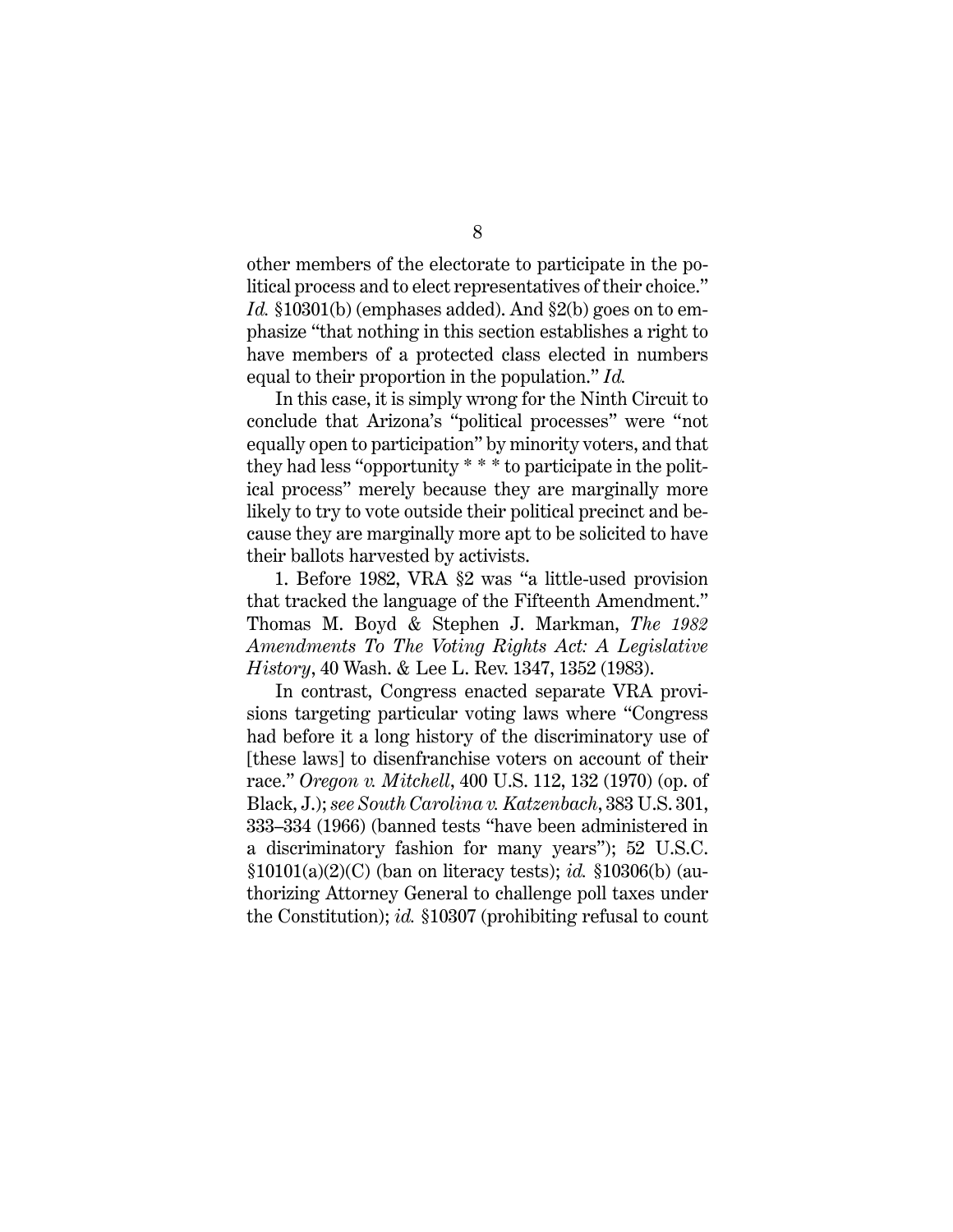duly cast votes and intimidating or threatening voters under color of state law).

In addition to general literacy tests, *Katzenbach* also refers to general educational requirements, moral-character restrictions, and registered-voter vouchers, 383 U.S. at 312, which are all specifically proscribed at 52 U.S.C. §10501 (Section 201 of the VRA): "No citizen shall be denied, because of his failure to comply with any test or device, the right to vote in any Federal, State, or local election conducted in any State or political subdivision of a State," with "test or device" defined to include "any requirement that a person as a prerequisite for voting or registration for voting (1) demonstrate the ability to read, write, understand, or interpret any matter, (2) demonstrate any educational achievement or his knowledge of any particular subject, (3) possess good moral character, or (4) prove his qualifications by the voucher of registered voters or members of any other class." This provision remains in force today.

The disparities these pernicious laws created for minority voting participation were so expansive that they could be explained only as discrimination on the basis of race, and thus were treated as such. *See*, *e.g.*, *Katzenbach*, 383 U.S. at 313 (before the original VRA, black voter registration was 4.2% in Alabama and 4.4% in Mississippi each more than "50 percentage points" lower than white registration).

2. Separately, throughout the 1970s, this Court addressed whether multi-member or at-large districts unconstitutionally diluted minority votes. *White v. Regester*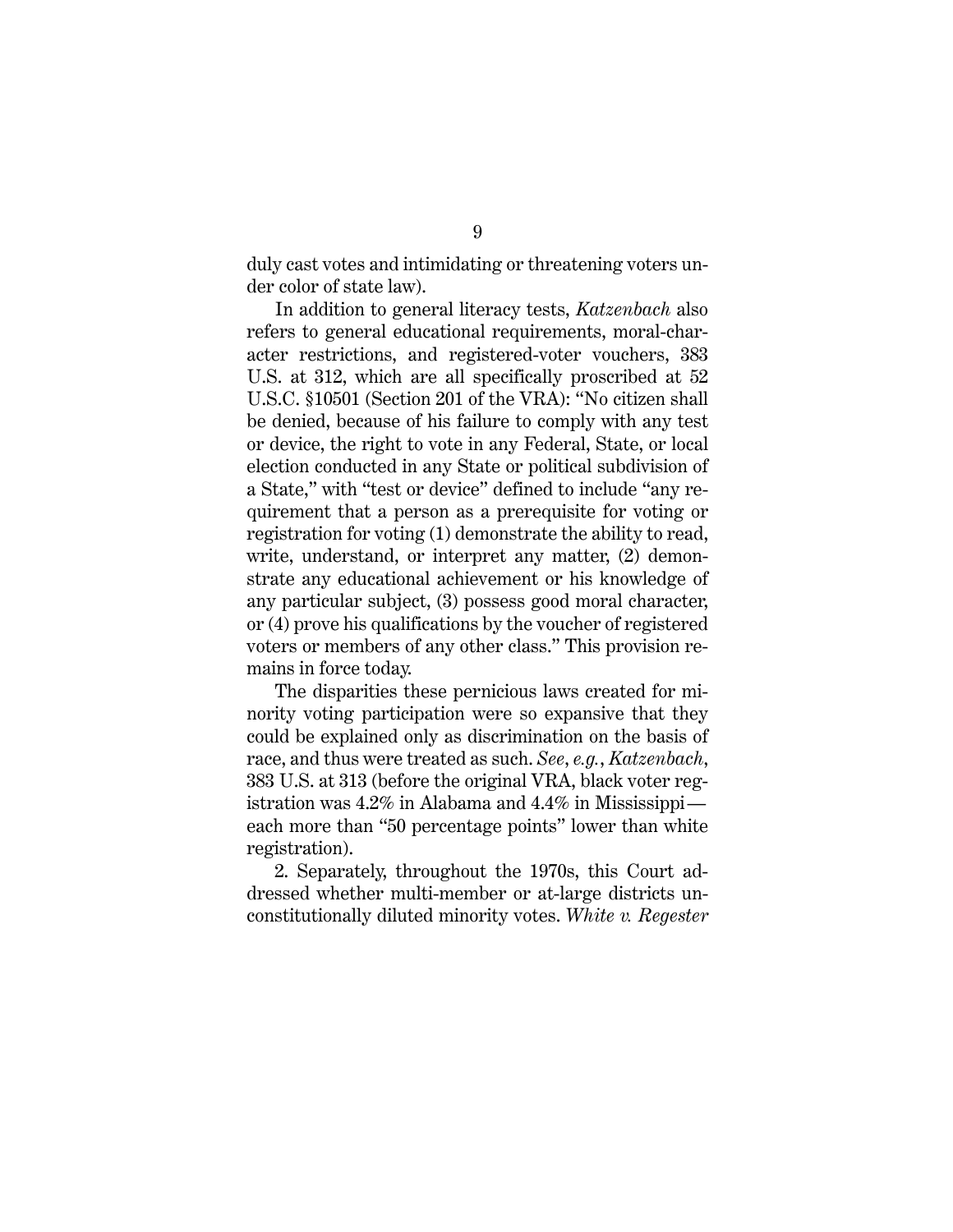recognized that such districts "are not *per se* unconstitutional," while fashioning a test for determining if they could be unconstitutional under certain circumstances:

To sustain such claims, it is not enough that the racial group allegedly discriminated against has not had legislative seats in proportion to its voting potential. The plaintiffs' burden is to produce evidence to support findings *that the political processes leading to nomination and election were not equally open to participation by the group in question—that its members had less opportunity than did other residents in the district to participate in the political processes and to elect legislators of their choice*.

#### 412 U.S. at 765–66 (emphasis added). $2$

After *Regester*, the Fifth Circuit summarized a list of factors that could show "the existence of dilution." *Zimmer v. McKeithen*, 485 F.2d 1297, 1305 (5th Cir. 1973) (en banc). But this Court in *City of Mobile v. Bolden* overturned *Zimmer*, reasoning it "was quite evidently decided upon the misunderstanding that it is not necessary to show a discriminatory purpose to prove a violation of the Equal Protection Clause—that proof of a discriminatory effect is sufficient." 446 U.S. at 71 (plurality op.).

*Bolden* held that the pre-1982 VRA §2 "no more than elaborate[d] upon that of the Fifteenth Amendment" which only prohibits facially neutral laws "motivated by a discriminatory *purpose*." *Id.* at 60, 62 (emphasis added).

<sup>2.</sup> This italicized language was later codified at VRA §2(b) to limit the "results" test that Congress created in 1982.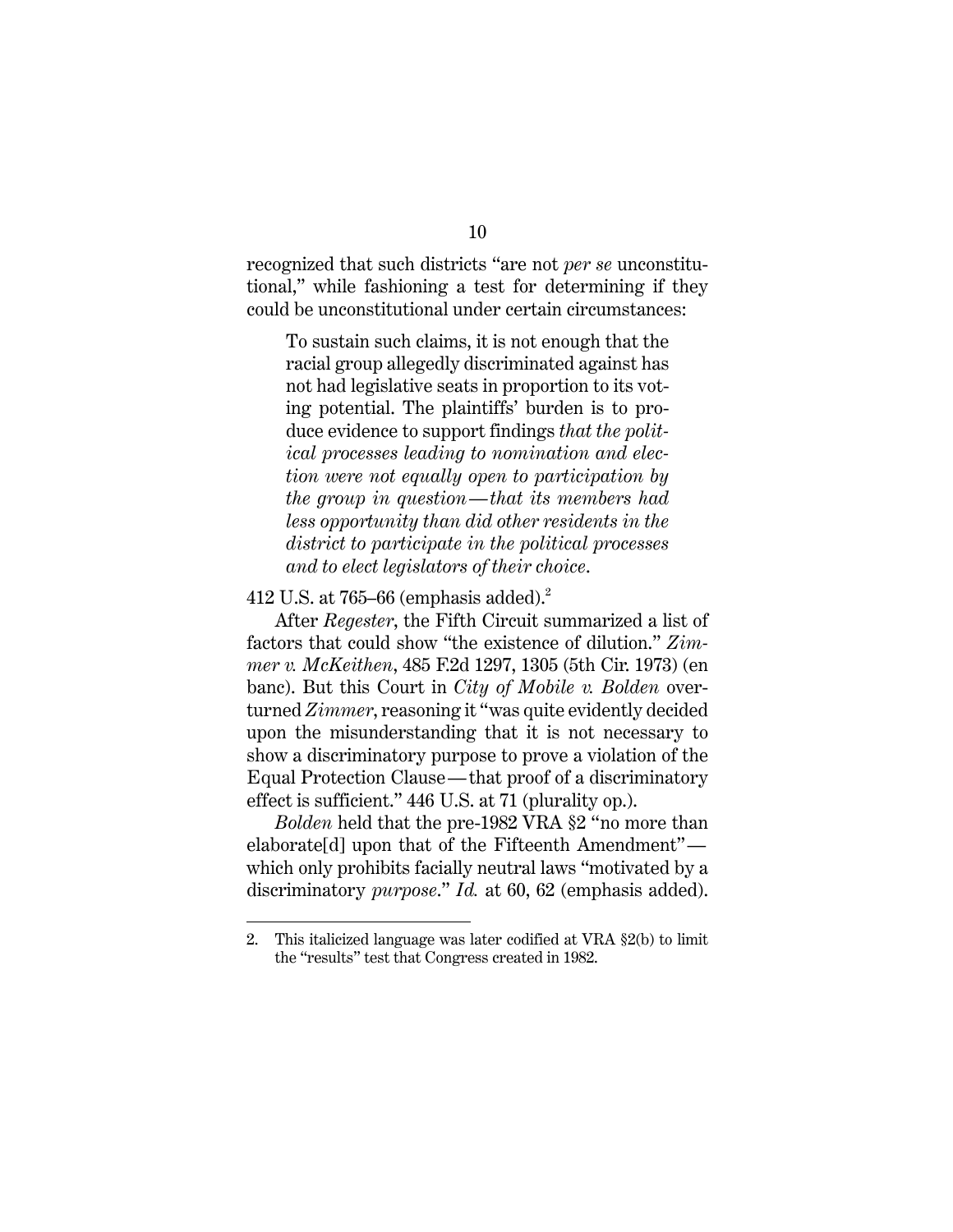So "a plaintiff bringing a constitutional vote dilution challenge, whether under the Fourteenth or Fifteenth Amendment," must "establish that the State or political subdivision acted with a discriminatory purpose." *Bossier Par.*, 520 U.S. at 481.

*Bolden* "galvanized" support to amend VRA §2 and reinstate the Court's *Regester* test for vote-dilution. Boyd & Markman, 40 Wash. & Lee L. Rev. at 1348. So in 1982, Congress amended VRA §2 to create the new "results" component of VRA §2(a). Crucially, however, Congress clarified—in the new VRA  $\S2(b)$ —that the "results" component is assessed under the same vote-dilution test previously used by *Regester*. The Senate Judiciary Committee Report explained:

This amendment is designed to make clear that proof of discriminatory intent is not required to establish a violation of Section 2. It thereby restores the legal standards, based on the controlling Supreme Court precedents, which applied in voting discrimination claims prior to the litigation involved in *Mobile v. Bolden*. The amendment also adds a new subsection to Section 2 which delineates the legal standards under the results test by codifying the leading pre-*Bolden* vote dilution case, *White v. Regester*.

S. Rep. No. 97-417, at 2, 97th Cong., 2d Sess. (1982) (hereinafter S. Rep.); *see also id.* at 27 ("The amendment to the language of Section 2 is designed to make clear that plaintiffs need not prove a discriminatory purpose in the adoption or maintenance of the challenged system or practice in order to establish a violation. Plaintiffs must prove such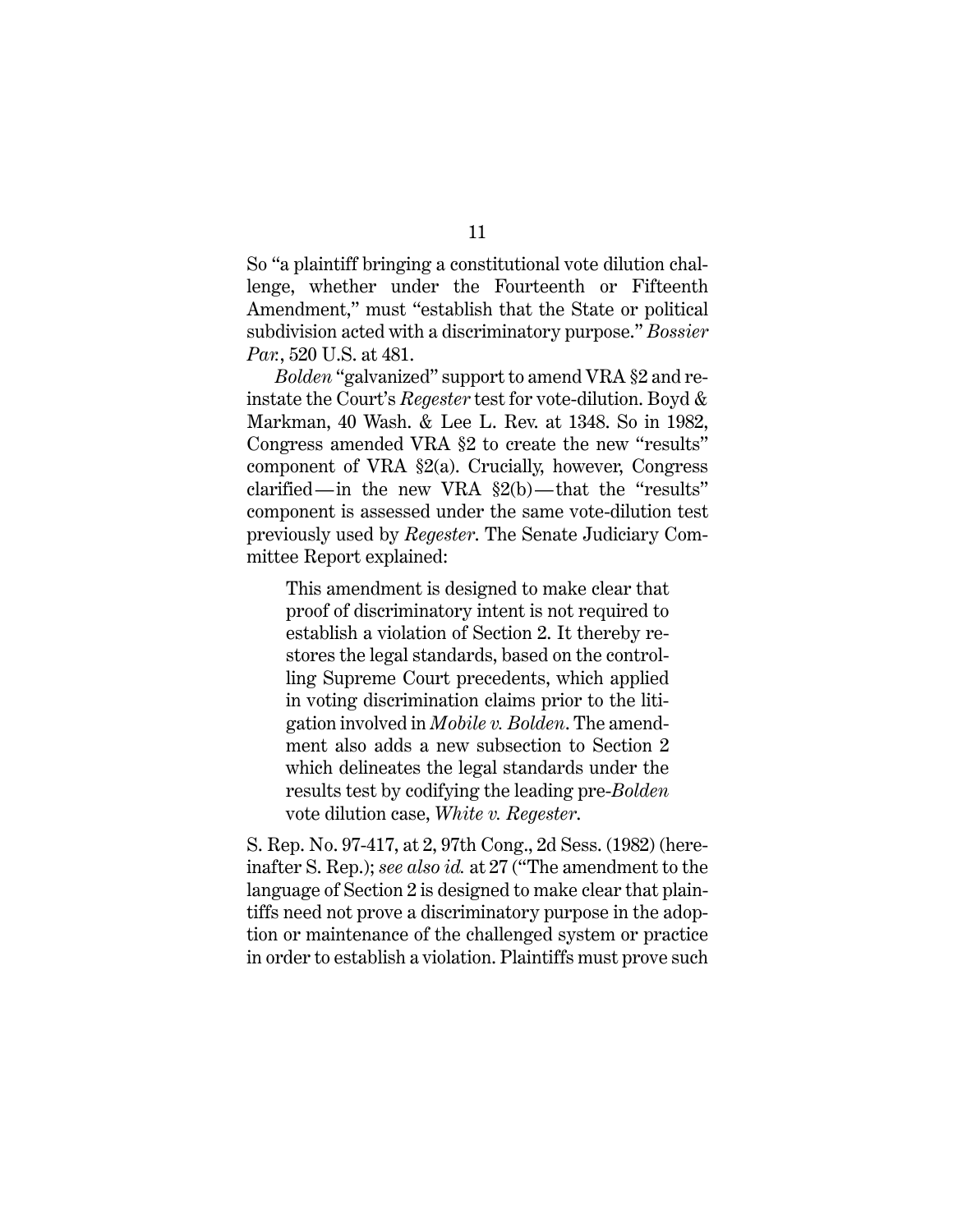intent, or, alternatively, must show that the challenged system or practice, in the context of all the circumstances in the jurisdiction in question, results in minorities being denied equal access to the political process.").

Indeed, VRA §2(b)'s plain text is almost a verbatim recitation of *Regester*'s test for vote dilution. Compare *Regester*, 412 U.S. 766 (holding that a vote dilution plaintiff must show "that the political processes leading to nomination and election were not equally open to participation by the group in question—that its members had less opportunity than did other residents in the district to participate in the political processes and to elect legislators of their choice."), *with* 52 U.S.C. §10301(b) ("A violation \* \* \* is established if, based on the totality of circumstances, it is shown that the political processes leading to nomination or election in the State or political subdivision are not equally open to participation by members of a class of citizens \* \* \* in that its members have less opportunity than other members of the electorate to participate in the political process and to elect representatives of their choice.").

The fact that this language codified *White v. Regester* confirms that §2 was not enacted to massively expand the scope of banned voting regulations. But the Ninth Circuit here applied vote-dilution factors bearing no relation to a so-called "vote denial" claim.

B. The VRA's structure in 1982 further undermines any effort to turn §2 into a vehicle to attack—on a disparate-impact basis—longstanding time, place, and manner statutes aimed at ensuring election integrity. Namely,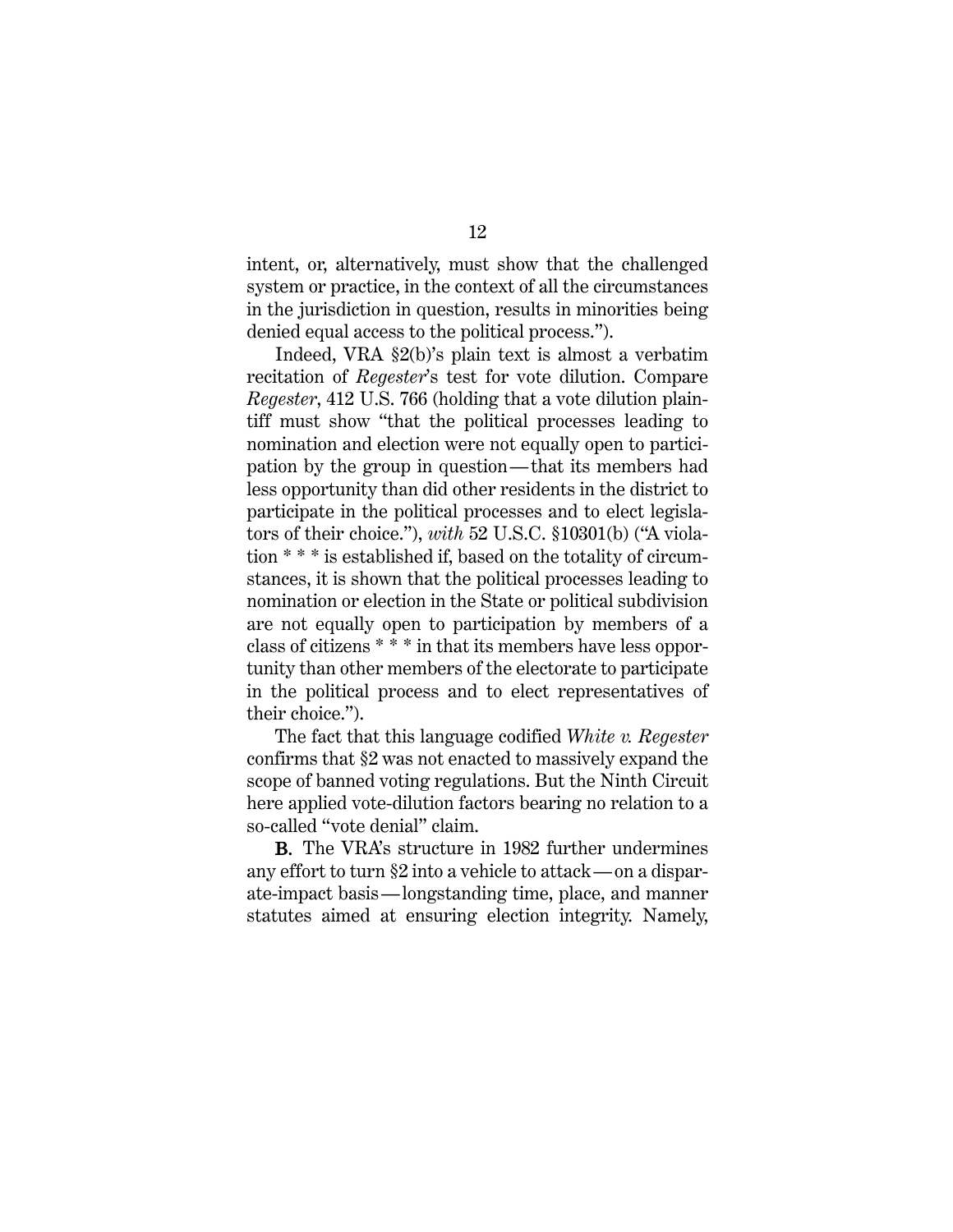Congress amended §2's language while retaining §5's preclearance requirements for "covered jurisdictions."

Until the Court declared §4 unconstitutional in *Shelby County v. Holder*, 570 U.S. 529 (2013), VRA §5 required covered jurisdictions to seek preclearance from the Department of Justice or the district court in Washington, D.C., for any "voting qualification or prerequisite to voting, or standard, practice, or procedure with respect to voting different from that in force or effect on November 1, 1964." 52 U.S.C. §10304(a). This extraordinary exercise in federal control over state law applied to "all changes [in voting laws], no matter how small." *Allen v. State Bd. Of Elections*, 393 U.S. 544, 568 (1969).

The states subject to preclearance had been "areas of flagrant disenfranchisement \* \* \* that had used a forbidden test or device in November 1964, and had less than 50% voter registration or turnout in the 1964 Presidential election." *Nw. Austin Mun. Util. Dist. No. One v. Holder*, 557 U.S. 193, 198–99 (2009). These "supplicant jurisdiction[s]," *Shelby County*, 570 U.S. at 545, bore the burden of establishing that any change to existing voting laws did not have a "retrogressive" effect on minority voters. *See, e.g.*, *Beer v. United States*, 425 U.S. 130, 141 (1976) ("[T]he purpose of [§5] has always been to insure that no votingprocedure changes would be made that would lead to a retrogression in the position of racial minorities with respect to their effective exercise of the electoral franchise.").

Section 2, by contrast, applies to every jurisdiction in the United States. Under the Ninth Circuit's approach, however, §2 would apply these retrogression concepts to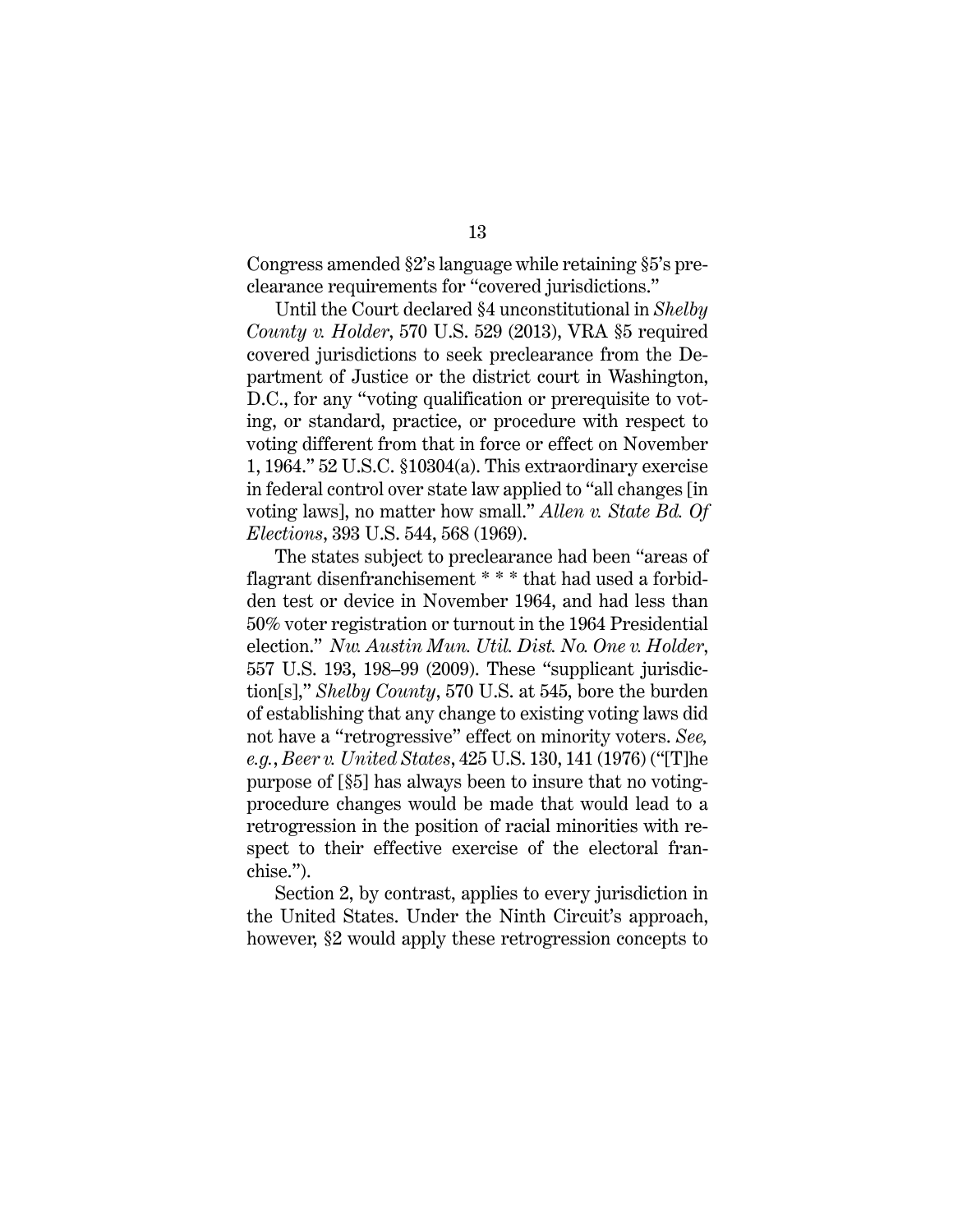the mere *maintenance* of a voting law anywhere in the United States, no matter how long the law has been on the books. In other words, so long as an expert can testify that voting patterns or societal trends develop in such a way that minorities were disparately impacted by a state voting-practice law (for instance, that election-day voting must occur in a precinct), then the law would be vulnerable to attack under §2.

It would be incongruous to the point of absurdity, however, to conclude that Congress meant to subject every *non*-covered jurisdiction to comparable, if not closer, scrutiny in federal court under §2 than covered jurisdictions faced under §5, by allowing private plaintiffs to sue over any existing voting procedure that was accompanied by any minimally-statistically-disparate impact. To the extent Congress thought disparate impacts were actionable under the VRA, those claims were confined to §5, not §2. *See Luft v. Evers*, 963 F.3d 665, 673 (7th Cir. 2020) (rejecting assertion that "§ 2 forbids any change in state law that makes voting harder for any identifiable group," and noting that VRA already has "an anti-retrogression rule" in §5; "Section 2 must not be read as equivalent to  $§ 5(b)$ ").

**C.** The text and structure of the VRA are dispositive—Congress did not establish a disparate-impact test when it amended Section 2. The Ninth Circuit's opinion, reflecting a "bygone era of statutory construction," *Food Mktg. Inst. v. Argus Leader Media*, 139 S. Ct. 2356, 2364 (2019), leaned on the legislative record underlying VRA §2 to conclude the opposite. *See Democratic Nat'l Comm.*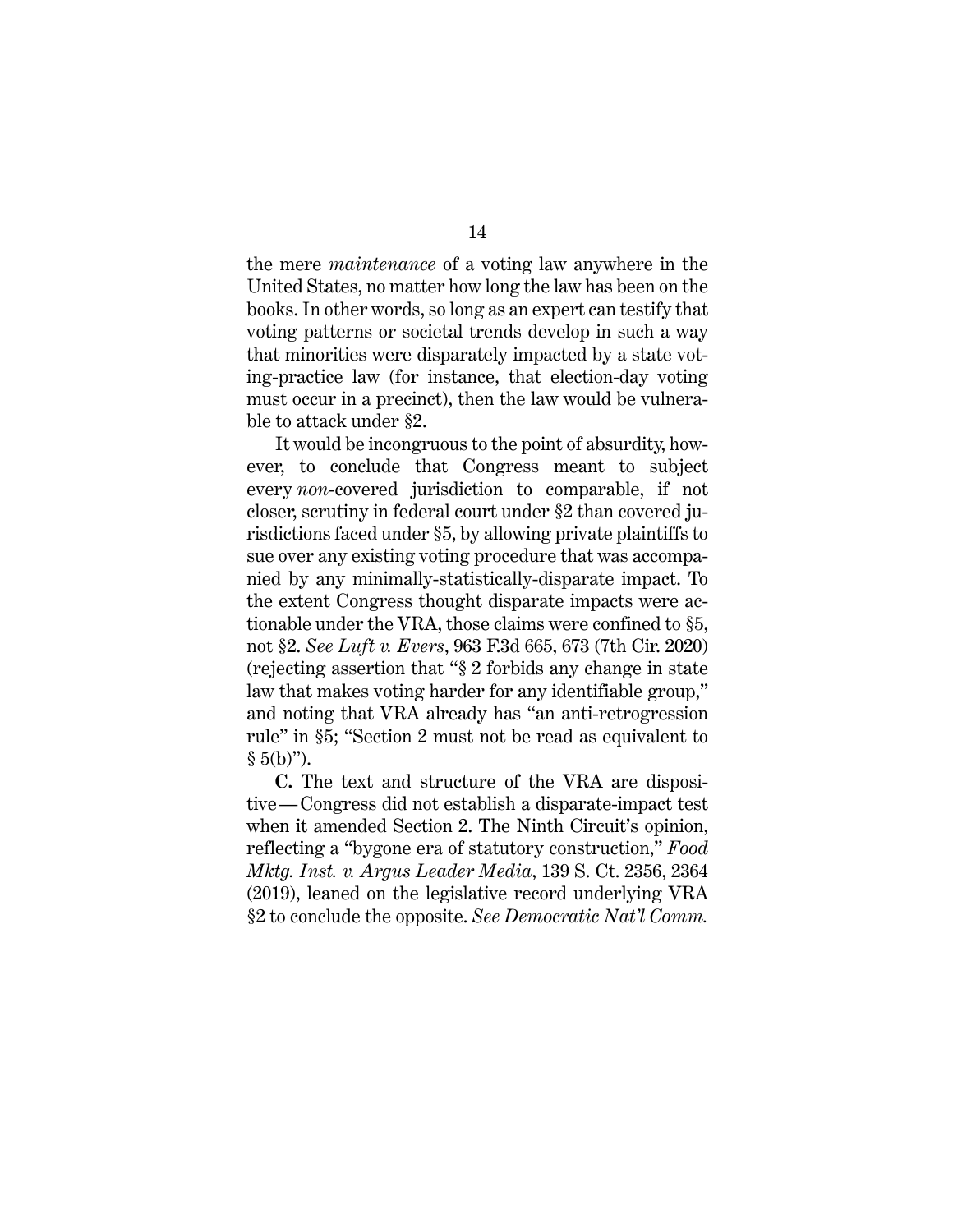*v. Hobbs*, 948 F.3d 989, 1012 (9th Cir. 2020). But that legislative history only confirms that §2 does not preempt neutral time, place, and manner voting laws that impose merely some disparate impact on different racial groups.

Initially, the House passed an amendment that "would prohibit all discriminatory 'effects' of voting practices," under which "intent would be 'irrelevant.' " *Miss. Republican Exec. Comm. v. Brooks*, 469 U.S. 1002, 1010 (1984) (Rehnquist, J., dissenting) (quoting H.R. Rep. No. 97-227 at 29, 97th Cong., 1st Sess. (1981)).

But in the Senate, the House's proposal "met stiff resistance." *Ibid.* Senator Hatch was the leading advocate against the House's broad "discriminatory effects" test, arguing it imposed a disparate-impact test remediable exclusively through racial proportionality. *See* S. Rep. at 98– 99 (statement of Sen. Hatch: "Disparate impact can ultimately be defined only in terms that are effectively indistinguishable from those of proportional representation. Disparate impact is not the equivalent of discrimination.").

Senator Dole proposed the compromise that would eventually become law. It was "designed to reconcile the two competing viewpoints"—by (1) retaining the "results" test from the House bill, thus supplanting *Bolden*, (2) but "describ[ing] its parameters in greater detail" by adopting the vote-dilution test from *Regester* "with particular emphasis on whether the *political processes are*  '*equally open*.'" Boyd & Markman, 40 Wash. & Lee L. Rev. at 1414–15, 1422 (emphasis added); *accord Miss. Republican Exec. Comm.*, 469 U.S. at 1010 (Rehnquist, J., dissenting) ("The compromise bill retained the 'results'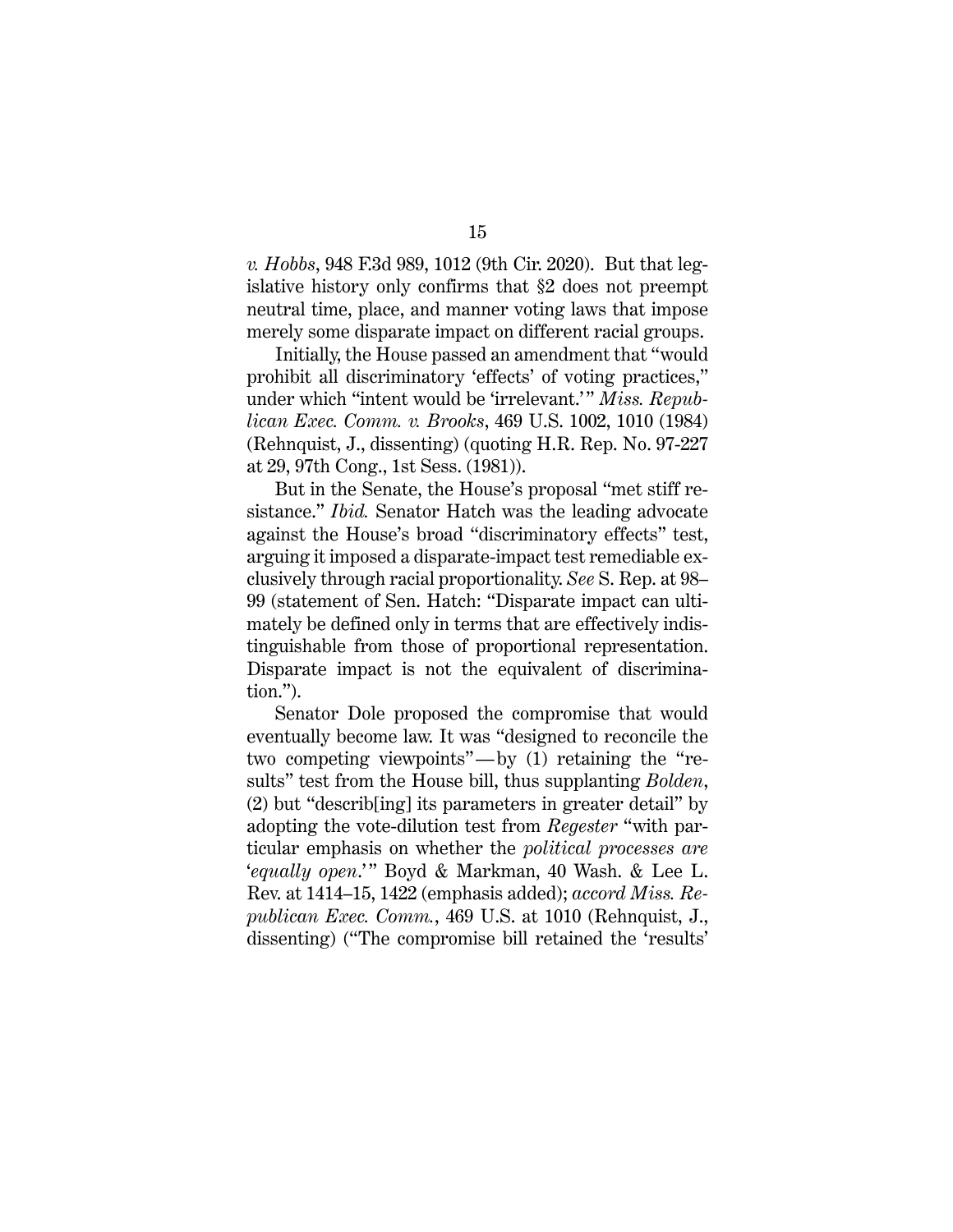language but also incorporated language directly from this Court's opinion in [*Regester*] and strengthened the caveat against proportional representation."); *id.* at 1011 (Senator Dole argued "that 'access' only was required by amended § 2").

Not surprisingly, the legislative record repeatedly confirms that Congress was focused almost exclusively on vote-dilution claims about multi-member or at-large districts. *See*, *e.g.*, S. Rep. at 6 (identifying "dilution schemes" like "at-large elections [being] substituted for election by single-member districts"); *id.* at 8 (same); *id.* at 23–24 (before *Bolden*, "the lower federal courts followed \*\*\* *White* [*v. Regester*]," and in "applying the results test, the courts repeatedly concluded that at-large elections were not vulnerable to attack unless, in the context of the total circumstances, [they denied] minority voters [an] equal chance to participate in the electoral system"); *id.* at 27 ("The 'results' standard is meant to restore the pre-*Mobile* legal standard which governed cases challenging election systems or practices as an illegal dilution of the minority vote.").

In fact, the Senate Report included a lengthy discussion adopting the Fifth Circuit's nine *Zimmer* factors for vote-dilution claims. *See id.* at 28–29. This Court, in turn, then relied on the Senate Report to adopt these factors as "particularly" relevant to the "totality of the circumstances" for vote-dilution claims under the amended VRA §2. *Thornburg v. Gingles*, 478 U.S. 30, 44–45 (1986).

In this vast legislative record, however, Congress did not identify *any* pattern of unconstitutional time, place, and manner voter participation laws. There was no "body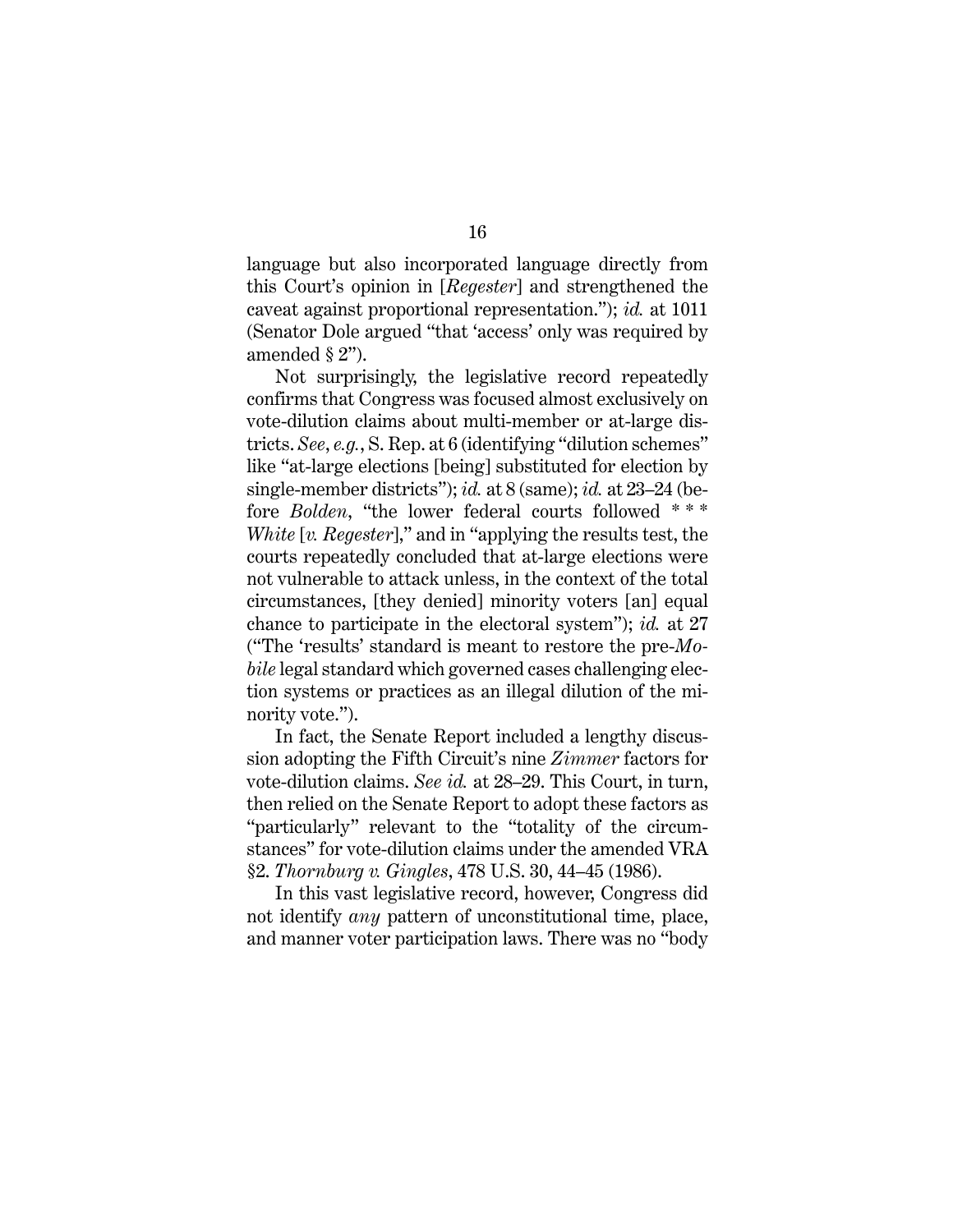of participation law analogous to the *White*/*Zimmer* dilution jurisprudence" for Congress to codify. Christopher S. Elmendorf, *Making Sense of Section 2: Of Biased Votes, Unconstitutional Elections, and Common Law Statutes*, 160 U. Pa. L. Rev. 377, 416 (2012).

To the contrary, in the course of observing that §2 "also prohibits practices, which, while episodic and not involving permanent structural barriers, result in the denial of equal access to any phase of the electoral process for minority group members," it identified only three examples of such "episodic" practices. S. Rep. at 30 and n.119. And none of these examples of "episodic" barriers involved the kind of neutral time, place, and manner statutes involved here:

• In *Brown v. Post*, 279 F. Supp. 60 (W.D. La. 1968), a parish clerk's office in Louisiana allowed white nursinghome residents and white residents generally to vote absentee without extending the same opportunity to black voters.

• In *United States v. Post*, 297 F. Supp. 46, 51 (W.D. La. 1969), election officials issued voting instructions and then instituted different procedures but black voters were "induced to vote according to [the prior] erroneous instructions and [were] thereby prevented from casting effective votes."

• In *Toney v. White*, 488 F.2d 310, 312 (5th Cir. 1973), the "racial discrimination \* \* \* consisted of the Registrar purging the voter rolls in a manner directed at black voters but not at white voters" in violation of Louisiana law.

This legislative record shows that VRA §2 was not designed to target election-integrity provisions that have a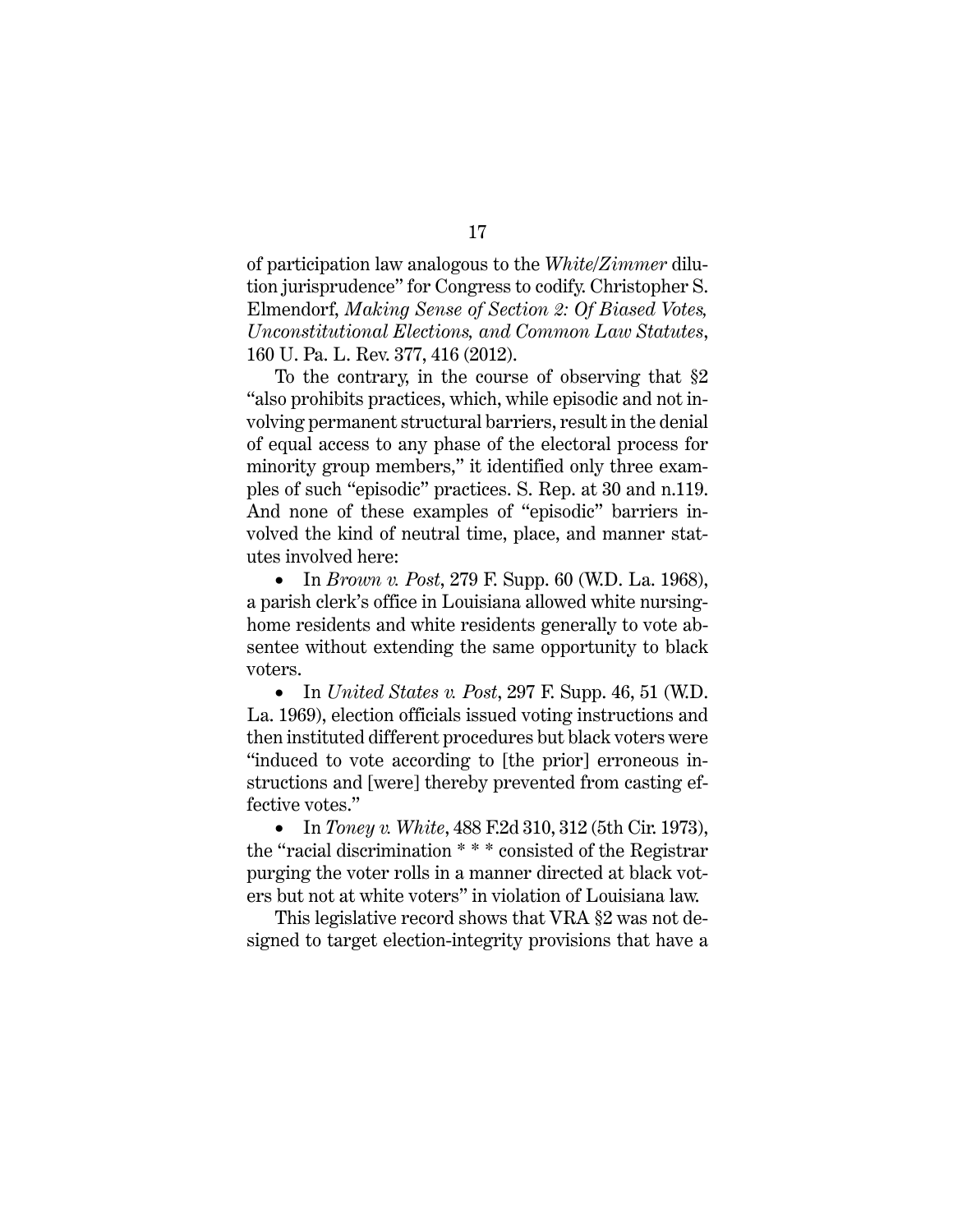mere disparate impact on different racial groups. Congress never intended to "completely prohibit a widely used prerequisite to voting which is not facially discriminating." S. Rep. at 43. And Congress believed the results test "is not an easy test." *Id.* at 31. The Senate Report expressly disavowed a "discriminatory effects" standard. *See, e.g.*, *id.* at 68 & n.224 ("[T]he amendment distinguishes the standard for proving a violation under section 2 from the standard for determining whether a proposed change has a discriminatory 'effect' under Section 5 of the Act."). And Congress's reliance on *Regester* and *Zimmer* makes clear that Congress consciously rejected a mere disparate-impact test. *See Regester*, 412 U.S. at 764 ("relatively minor population deviations" do not dilute votes); *Zimmer*, 485 F.2d at 1305 ("Clearly, it is not enough to prove a mere disparity between the number of minority residents and the number of minority representatives.") (citation omitted).

#### II. ADOPTING THE NINTH CIRCUIT'S ERRONEOUS VRA §2 INTERPRETATION WOULD JEOPORDIZE COUNTLESS LEGITIMATE TIME, PLACE, AND MANNER VOTING LAWS ACROSS THE COUNTRY

Without any showing that voters lacked equal opportunity to vote, the Ninth Circuit invalidated Arizona's (1) ballot-collection law—recommended by the bipartisan Carter–Baker Commission and "substantially similar to the laws in effect in many other states," No. 19-1257 Pet. App. 164 (Bybee, J., dissenting) (hereinafter Pet. App.); and (2) precinct-voting requirement—similar to the laws of 26 other States, *see id.* at 155.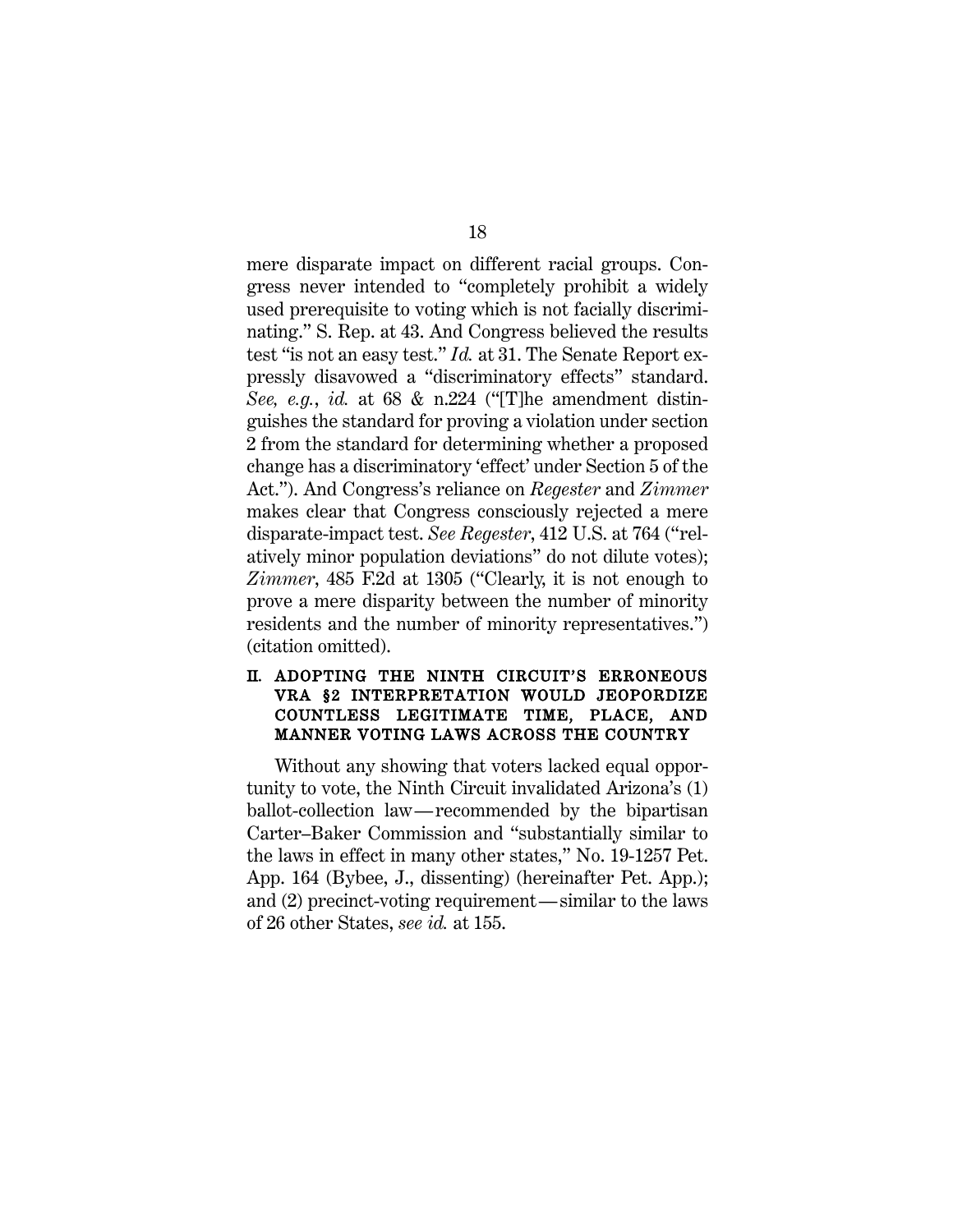The Ninth Circuit's interpretation of VRA §2 jeopardizes scores of neutral voting laws that prevent and deter fraud and promote election integrity.

**A.** "[T]he risk of voter fraud [is] real." *Crawford*, 553 U.S. at 196 (controlling op. of Stevens, J.). "Voting fraud is a serious problem in U.S. elections." *Griffin v. Roupas*, 385 F.3d 1128, 1130–31 (7th Cir. 2004) (citations omitted). And while it "is difficult to measure, it occurs." Carter– Baker at 45. In fact, "election fraud [is] successful precisely because [it is] difficult to detect." *Burson v. Freeman*, 504 U.S. 191, 208 (1992). <sup>3</sup> Given the difficulties in detecting voter fraud, States may enact preventive measures even when the "record contains no evidence of any such fraud." *Crawford*, 553 U.S. at 194 (controlling op. of Stevens, J.).

"There is no question about the legitimacy or importance of the State's interest in counting only the votes of eligible voters." *Id.* at 196. So "there must be a substantial regulation of elections if they are to be fair and honest." *Storer v. Brown*, 415 U.S. 724, 730 (1974); *see also Burdick v. Takushi*, 504 U.S. 428, 433 (1992) ("Common sense, as well as constitutional law, compels the conclusion

<sup>3</sup> Recent examples of voter fraud prosecutions demonstrate that fraud is still being attempted on a very large scale and targets the most vulnerable members of society. *See, e.g.*, KNBC Los Angeles, *Pair Charged With Voter Fraud Allegedly Submitted Thousands of Fraudulent Applications on Behalf of Homeless People* (Nov. 17, 2020), https://bit.ly/3orc25f (Los Angeles); CBS DFW, *Social Worker Charged with 134 Counts Involving Election Fraud* (Nov. 6, 2020), https://cbsloc.al/3mzBtkt (charging Texas social worker with submitting voter registration applications for living center residents with intellectual and developmental disabilities).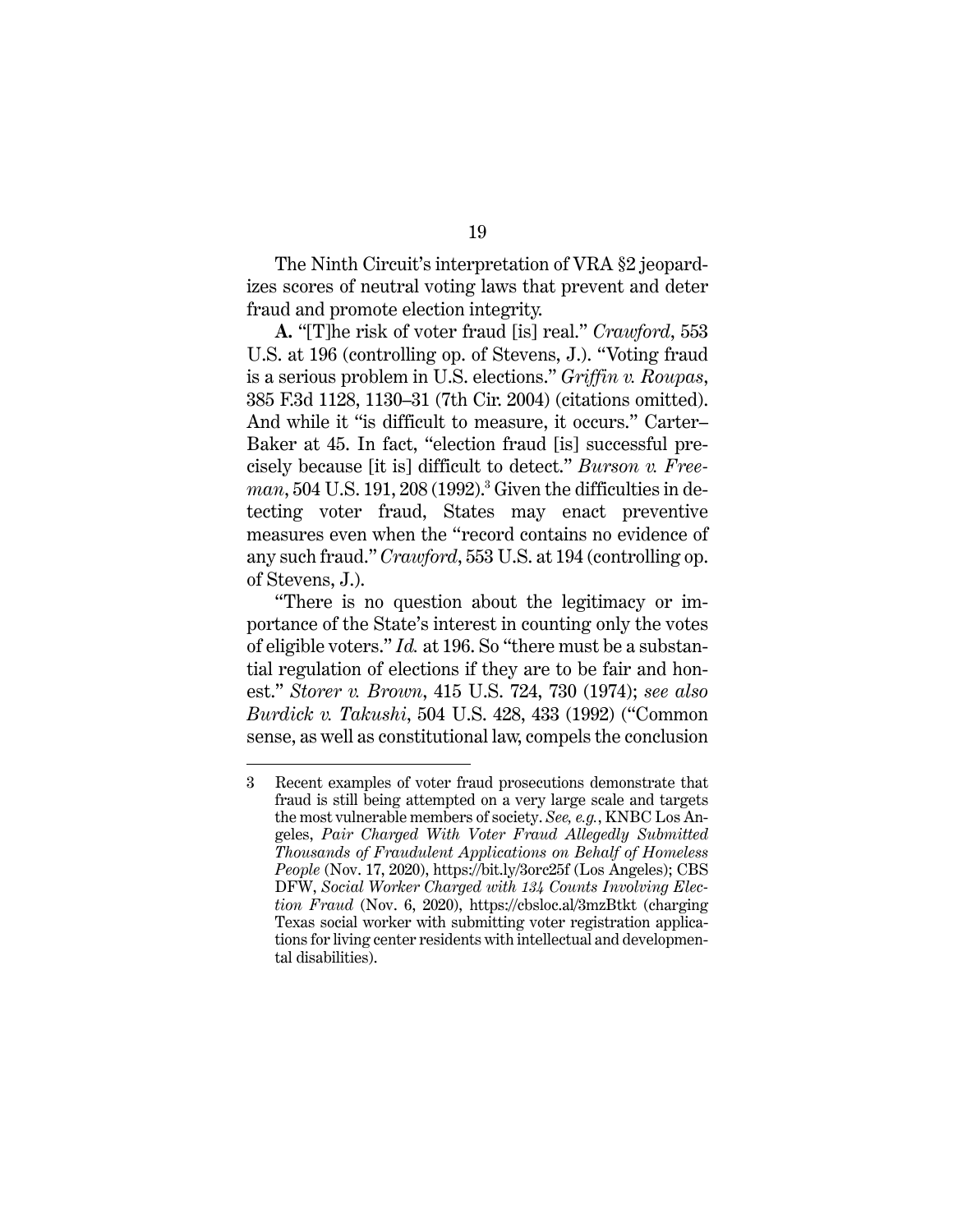that government must play an active role in structuring elections.").

"Election laws will invariably impose some burden upon individual voters." *Burdick*, 504 U.S. at 433. And, of course, "the usual burdens of voting" do not deny anyone an equal opportunity to vote. *Crawford*, 553 U.S. at 198 (controlling op. of Stevens, J.). Importantly, while "restrictions on the right to vote are invidious if they are unrelated to voter qualifications," *id*. (referring to standard developed in *Harper v. Virginia Bd. of Elections*, 383 U.S. 663 (1966) (enjoining the collection of poll taxes)), " 'evenhanded restrictions that protect the integrity and reliability of the electoral process itself' are not invidious." *Id.* at 189–90 (quoting *Anderson v. Celebrezze*, 460 U.S. 780, 788 n.9 (1983)).

**B.** But in the past few years, many recommended election-integrity regulations—which impose no more than "the usual burdens of voting," *ibid.*—have been challenged in a wave of novel VRA §2 litigation. These laws being challenged now on so-called "vote denial" grounds are nothing like the poll taxes and grandfather clauses that invidiously blocked minorities from voting more than 50 years ago.

**Absentee Voting.** As part of its comprehensive recommendations to modernize the Nation's electoral system after the 2000 presidential election, the bipartisan Carter– Baker Commission observed: "Absentee ballots remain the largest source of potential voter fraud." Carter–Baker at 46. To "reduce the risks of fraud and abuse in absentee voting," the Commission recommended "prohibiting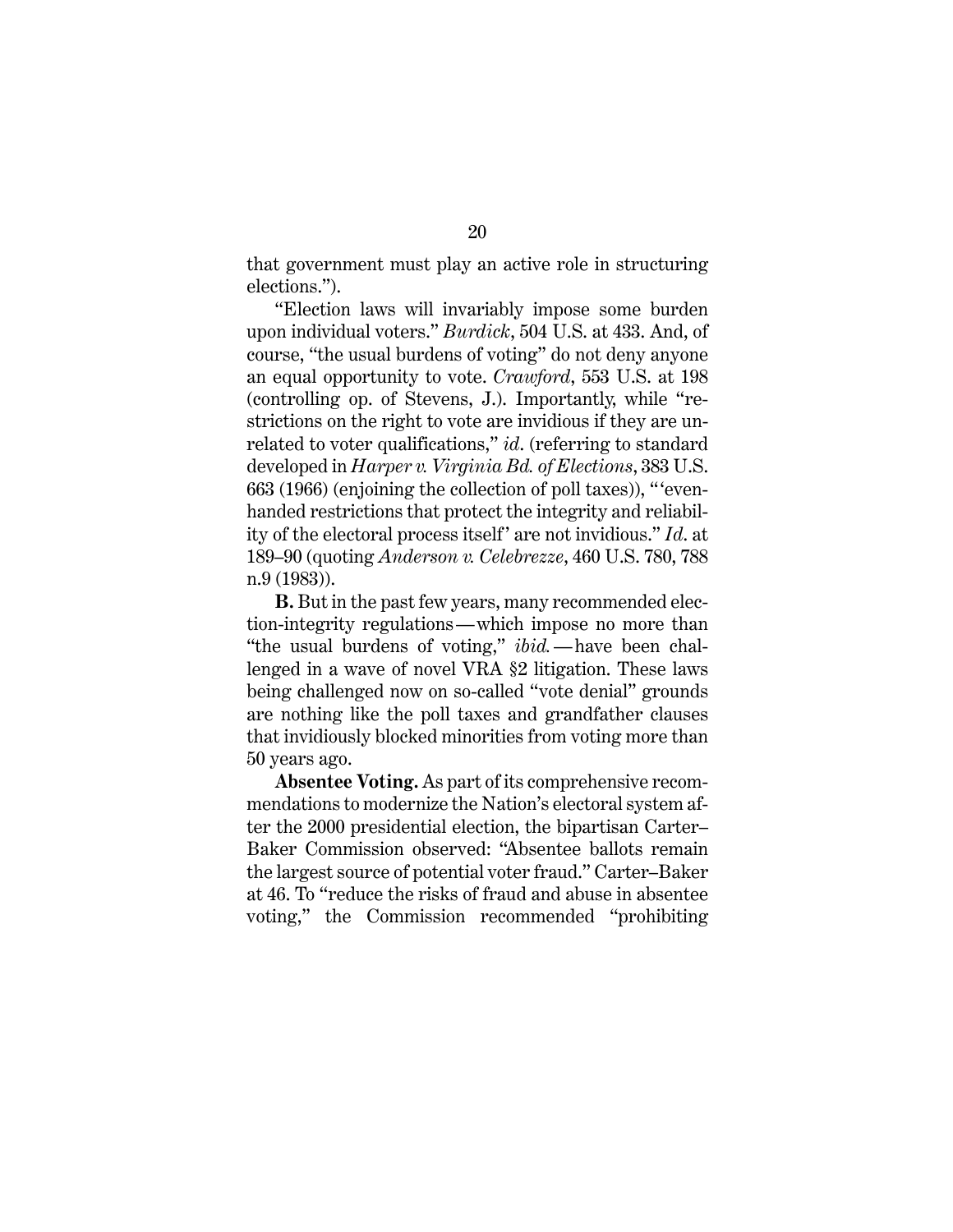'third-party' organizations, candidates, and political party activists from handling absentee ballots." *Ibid.*

Courts have recognized for decades that fraud is *especially* "facilitated by absentee voting," *Griffin*, 385 F.3d at 1130–31 (citations omitted), because "voting by mail makes vote fraud much easier to commit," *Nader v. Keith*, 385 F.3d 729, 734 (7th Cir. 2004) (citation omitted). *See, e.g.*, *Veasey v. Abbott*, 830 F.3d 216, 239 (5th Cir. 2016) (en banc) (recognizing the "reality of fraud \* \* \* in the mailin ballot context"); *Wrinn v. Dunleavy*, 440 A.2d 261, 270 (Conn. 1982) ("[T]here is considerable room for fraud in absentee voting."); *see also Crawford*, 553 U.S. at 225 (Souter, J., dissenting) ("absentee-ballot fraud \* \* \* is a documented problem"). Moreover, absentee voting carries the perception of fraud risk that can undermine confidence in elections. *Feldman v. Ariz. Sec. State's Office*, 843 F.3d 366, 390 (9th Cir. 2016) ("[A]bsentee voting may be particularly susceptible to fraud, or at least perceptions of it."). "[P]ublic confidence in the integrity of the electoral process has independent significance, because it encourages citizen participation in the democratic process." *Crawford*, 553 U.S. at 197.

The States' ability to prevent absentee voter fraud and to ensure voters of the integrity of election results has thus become even more important as States expand or consider expanding absentee voting and uncover sophisticated absentee voter fraud schemes. North Carolina, for instance, recently discovered a "coordinated, unlawful and substantially resourced [fraudulent] absentee ballot scheme." N.C. State Board of Elections, State Board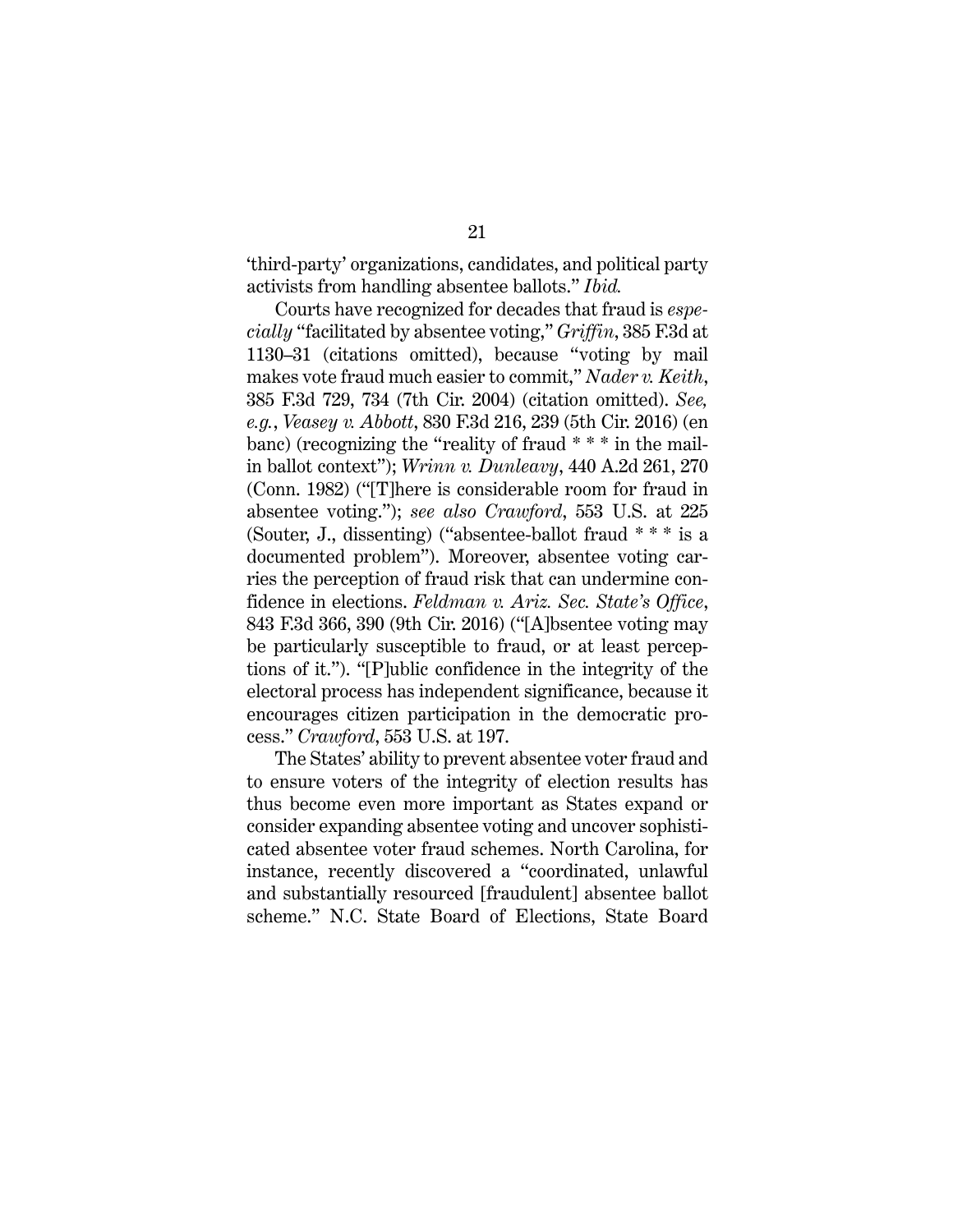Unanimously Orders New Election in 9th Congressional District (Feb. 25, 2019), https://bit.ly/36NFlsx.

Nevertheless, limits on absentee voting, like Arizona's ballot-collection law here, have been challenged multiple times in recent years. *See, e.g.*, *Ne. Ohio Coal. for the Homeless v. Husted*, 837 F.3d 612, 628–29 (6th Cir. 2016) (overturning district court's permanent injunction of law reducing period for corrections to absentee ballots from ten to seven days); *League of Women Voters of Va. v. Va. State Bd. of Elections*, No. 6:20-CV-00024, 2020 WL 2190793 (W.D. Va. May 5, 2020) (witness-signature requirement on absentee ballots); *Lewis v. Bostelmann*, No. 3:20-cv-00284 (W.D. Wis.) (same); *Power Coal. for Equity & Justice v. Edwards*, No. 3:20-cv-00283 (M.D. La.) (witness-signature requirements and the permissible "excuses" to vote absentee); *Thomas v. Andino*, No. 3:20-cv-01552 (D.S.C.) (same).

**Precinct Voting.** Arizona and 26 other States limit voting outside a voter's own precinct. Pet. App. 155 (Bybee, J., dissenting). The Carter–Baker Commission recommended that States provide voters the opportunity to "check their proper precinct for voting." Carter–Baker at 14. *But see* Pet. App. 116 (decision below enjoining the enforcement of precinct-voting law); *League of Women Voters of N.C. v. North Carolina*, 769 F.3d 224, 245 (4th Cir. 2014).

**Early Voting.** The Carter–Baker Commission noted that early voting has various "drawbacks," so the Commission suggested limiting early voting periods to "15 days prior to the election." Carter–Baker at 35–36.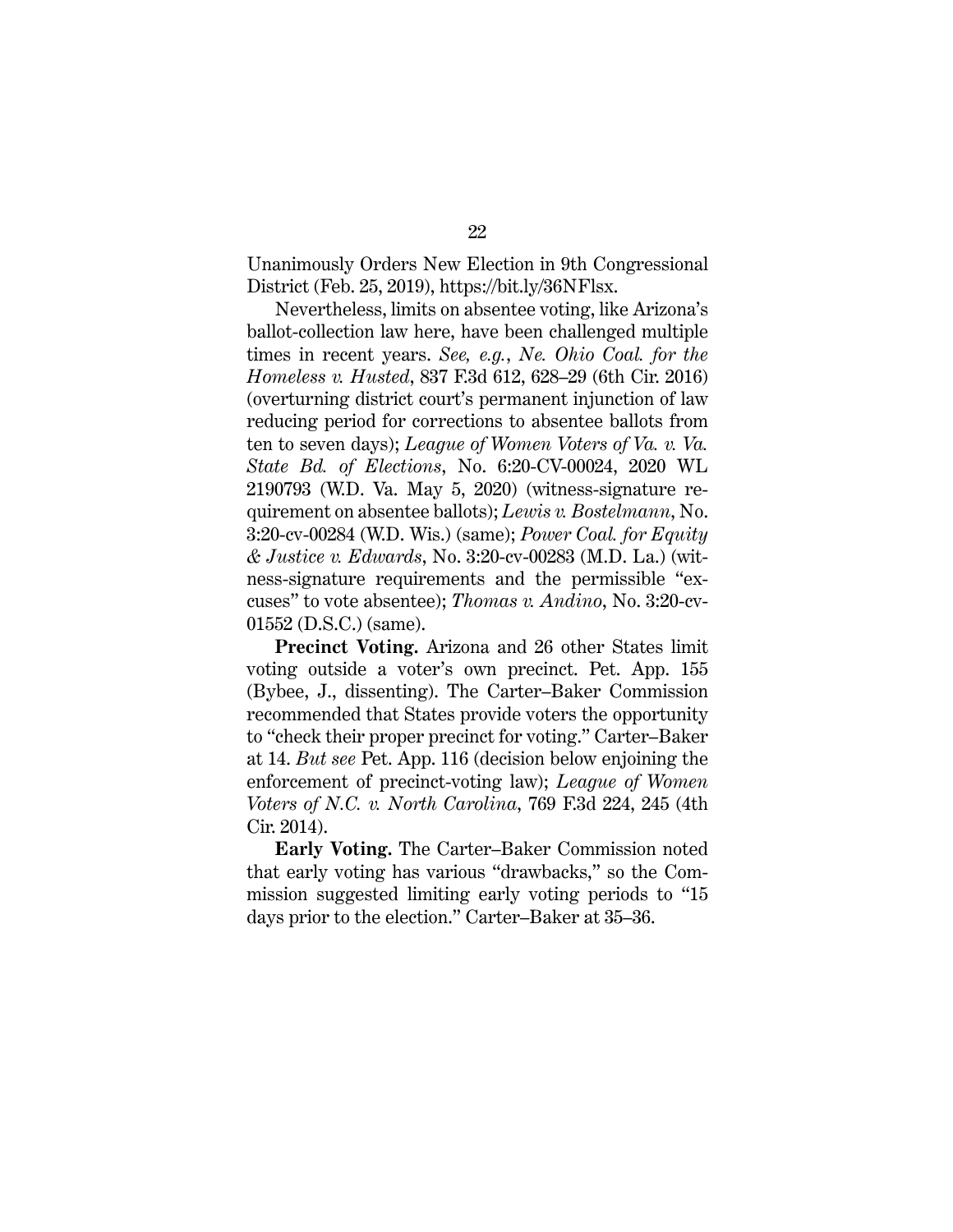Yet laws limiting early voting periods have been challenged successfully in the district courts. *See One Wis. Inst., Inc. v. Thomsen*, 198 F. Supp. 3d 896, 931, 952, 956– 57 (W.D. Wis. 2016) (successful challenge based on "anecdotal and circumstantial evidence"), *rev'd sub nom. Luft v. Evers*, 963 F.3d 665, 673–75 (7th Cir. 2020); *Ohio Org. Collaborative v. Husted*, 189 F. Supp. 3d 708, 768 (S.D. Ohio 2016) (successful challenge to five-day reduction in early voting period), *rev'd sub nom. Ohio Democratic Party v. Husted*, 834 F.3d 620 (6th Cir. 2016); *see also Navajo Nation Human Rights Comm'n v. San Juan County*, 281 F. Supp. 3d 1136, 1143 (D. Utah 2017).

**Voter ID**. Because fraud and multiple voting "both occur" and "could affect the outcome of a close election," the Carter–Baker Commission recommended that States require voters to present REAL ID to "deter, detect, or eliminate several potential avenues of fraud." Carter– Baker at 18–19.

Yet voter-identification laws are frequent targets of VRA §2 litigation. *See Veasey*, 830 F.3d at 250; *Frank*, 768 F.3d at 753; *N.C. State Conference of NAACP v. Cooper*, 430 F. Supp. 3d 15 (M.D.N.C. 2019); *Greater Birmingham Ministries v. Alabama*, 161 F. Supp. 3d 1104, 1108, 1116 (N.D. Ala. 2016).

**Election Observer Zones.** The Carter–Baker Commission recommended that "interested citizens \* \* \* should be able to observe the election process, although limits might be needed." Carter–Baker at 65. *But see One Wis. Inst.*, 198 F. Supp. 3d at 944.

**Registration.** "Effective voter registration and voter identification are bedrocks of a modern election system."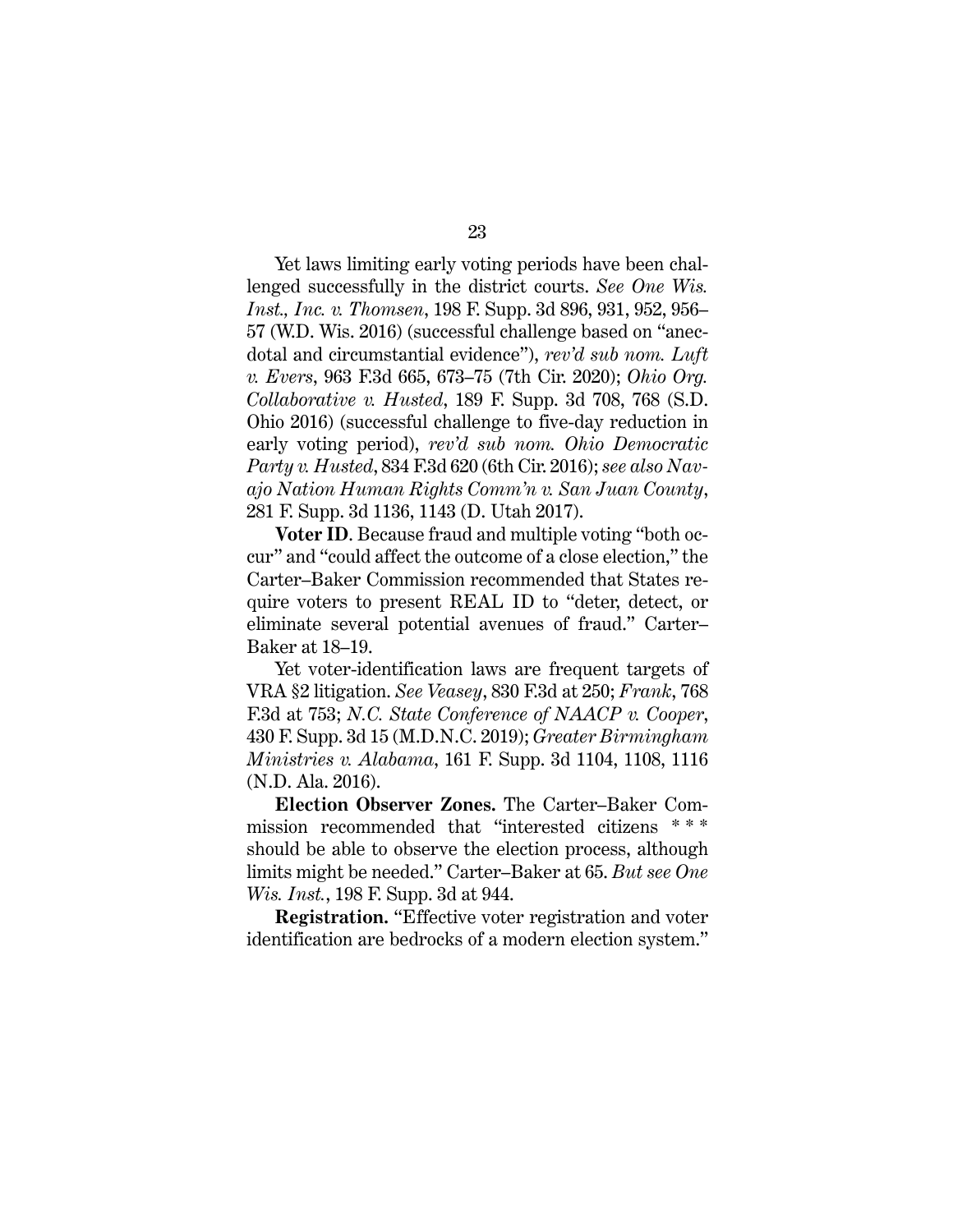Carter–Baker at 9. *But see League of Women Voters*, 769 F.3d at 245 (restriction on same-day registration).

**Durational Residency.** Challengers have targeted requirements that voters reside within the State for a prescribed period of time before an election. *See One Wis. Inst.*, 198 F. Supp. 3d at 956 (increase in durational-residency requirement from 10 days to 28 days), *rev. sub nom. Luft*, 963 F.3d at 675–76.

**Straight-Ticket Voting.** In 2020, only six States will offer straight-ticket voting. Nat'l Conf. of State Legs., Straight Ticket Voting States, https://bit.ly/3lnndtC. Yet eliminating straight-ticket voting has similarly been challenged. *See Michigan State A. Philip Randolph Inst. v. Johnson*, 326 F. Supp. 3d 532, 572 (E.D. Mich. 2018) (invalidating prohibition on straight-ticket voting because communities with higher percentages of African-American residents had higher rates of straight-ticket voting; later vacated as moot); *see also Bruni v. Hughes*, No. 5:20 cv-35 (S.D. Tex.).

**C.** Were this Court to adopt the sweeping interpretation of VRA §2 adopted by the Ninth Circuit and advocated by Respondents, these recommended laws and other neutral time, place, and manner voting laws would be put in grave danger across the country.

1. By VRA §2's plain text, the prohibited "result" is an unequal "*opportunity to participate* in the political process"—so "the existence of a disparate impact, in and of itself," cannot be "sufficient to establish the sort of injury that is cognizable and remediable under Section 2." *Ohio Democratic Party*, 834 F.3d at 637 (emphasis added); *accord Frank*, 768 F.3d at 753 (VRA §2 "does not condemn a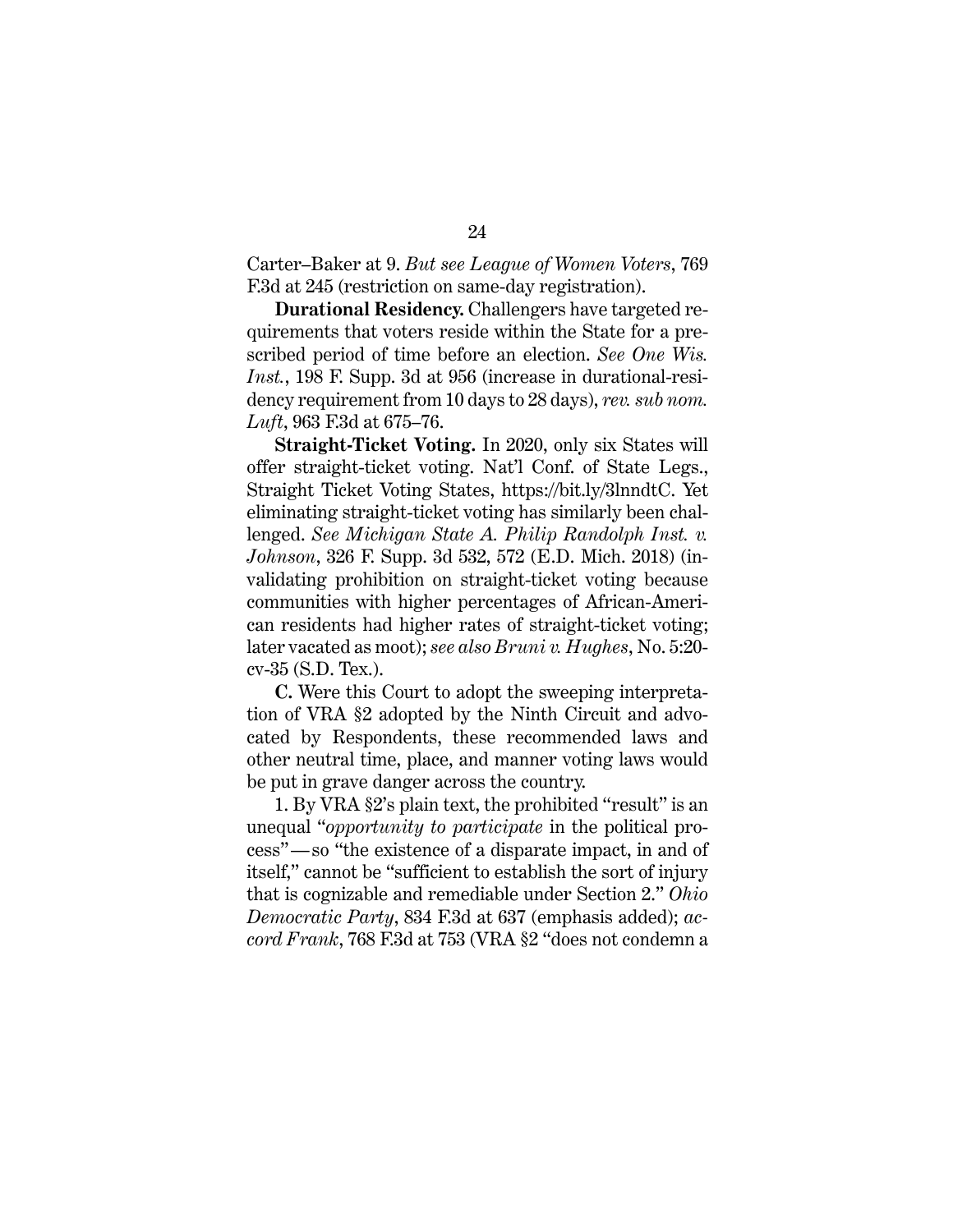voting practice just because it has a disparate effect on minorities"). Otherwise, "[v]irtually any voter regulation that disproportionately affects minority voters can be challenged successfully." *Veasey*, 830 F.3d at 310 (Jones, J., dissenting in part).

Plaintiffs must do more than show "election rules that result in a disparity in the *convenience of voting*." *Lee*, 843 F.3d at 601 (emphasis added); *see Ohio Democratic Party*, 834 F.3d at 631 (VRA §2 does not ban a voting law simply because certain minority groups use particular methods "at higher rates than other voters"). After all, the means by which a State regulates its elections will necessarily "filter[] out some potential voters." *Frank*, 768 F.3d at 749; *see id.* at 754 ("No state has exactly equal registration rates, exactly equal turnout rates, and so on, at every stage of its voting system.").

Rather, plaintiffs must show that an election regulation "is an obstacle to a significant number of persons who otherwise would cast ballots." *Id.* at 749.

2. The Ninth Circuit's decision below demonstrates how neutral voting laws would be roundly transformed into VRA §2 violations if this Court were to interpret the VRA as requiring plaintiffs to show only that "more than a de minimis" number of "minority voters are disparately *affected*" by the challenged laws. Pet. App. 44, 46 (emphasis added).

In its decision below, the Ninth Circuit equated a mere disparate impact on "convenience"—that higher rates of minority voters cast out-of-precinct votes or availed themselves of ballot collection—with a direct "denial or abridgement of the right to vote." *Lee*, 843 F.3d at 600–01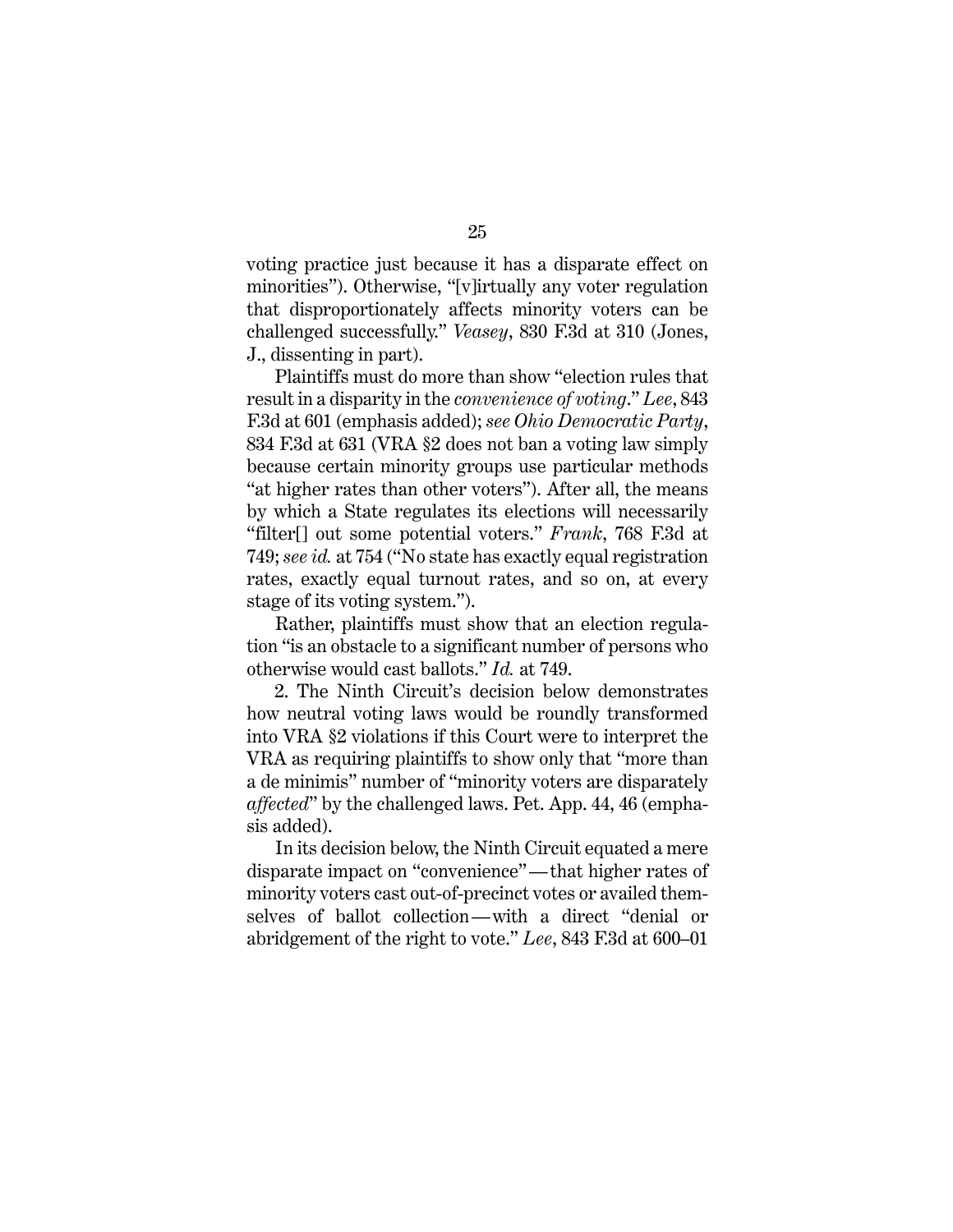(emphasis omitted). It concluded that the disparate rates of out-of-precinct voting "result in a disparate burden on minority voters," and therefore are unlawful. Pet. App. 47.

Even on its own terms, however, the effect the court identified was minimal: In 2016, approximately 1% of Hispanic, black, and Native American voters cast an out-ofprecinct ballot, as compared to approximately 0.5% of "nonminority" voters. Pet. App. 20–21. Stated differently, 99.5% of nonminority voters and 99.0% of minority voters complied with this law.

But no matter. The Ninth Circuit was able to inflate this small disparity's magnitude by erroneously "[d]ividing one percentage by another," *Frank*, 768 F.3d at 752 n.3, to conclude that minority voters "are overrepresented" by "a ratio of two to one," Pet. App. 43—even though this ratio "produces a number of little relevance to the problem" because it "mask[s] the fact that the populations were effectively identical." *Frank*, 768 F.3d at 752 n.3.

Similarly, to rule against Arizona's ballot-collection law, the court relied on testimony that "many thousands of early ballots were collected from minority voters by third parties" and "white voters did not significantly rely on third-party ballot collection." Pet. App. 86.

This erroneous mode of analysis, unfortunately, is not unique. In a case challenging Texas's Voter ID law, the Fifth Circuit concluded that Texas's voter-identification law violated VRA §2 based on a small disparity in preexisting ID possession: 98% of white voters already had the requisite ID, compared to 94.1% of Hispanic voters and 91.9% of black voters. *Veasey*, 830 F.3d at 311 n.56 (Jones,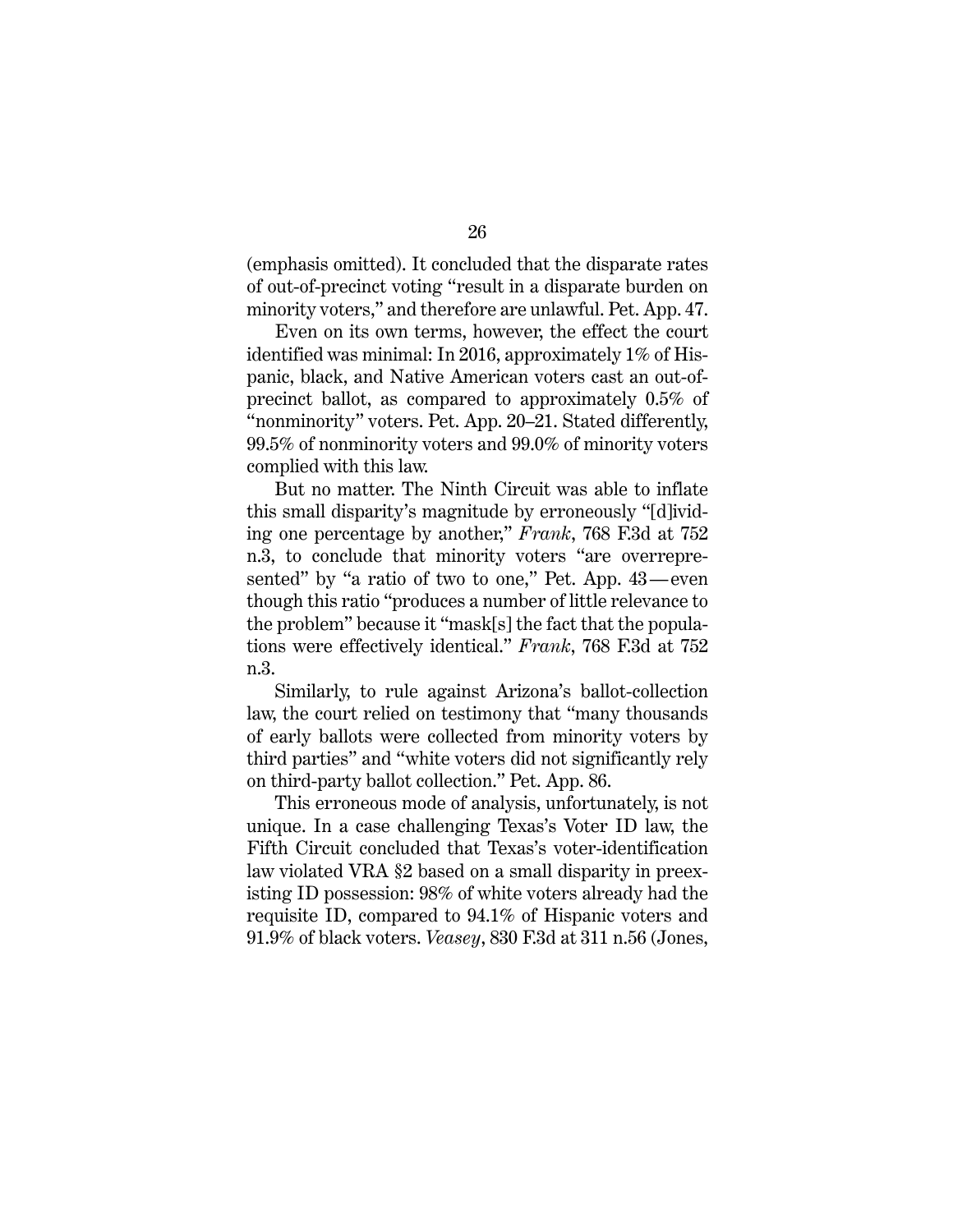J., dissenting in part). Texas offered free voter IDs, and the challengers did not "demonstrate[] that any particular voter \* \* \* cannot get the necessary ID or vote by absentee ballot" (which does not require voter ID in Texas). *Veasey v. Perry*, 71 F. Supp. 3d 627, 686 (S.D. Tex. 2014) (recounting evidence).

3. The Ninth Circuit's interpretation of VRA §2 also demonstrates the mortal risk to neutral time, place, and manner restrictions if this Court were to abandon a proper causation analysis.

VRA §2 covers only those laws that "result" in an unequal "opportunity" to vote "*on account of race or color*." 52 U.S.C. §10301(a) (emphasis added). A statistical disparity, without more, shows only correlation—not that race was the cause for enacting the law. *See Tex. Dep't of Hous. & Cmty. Affairs v. Inclusive Cmtys. Project, Inc.*, 576 U.S. 519, 521 (2015) ("A robust causality requirement ensures that '[r]acial imbalance \* \* \* does not, without more, establish a prima facie case of disparate impact.'") (citation omitted); *Gingles*, 478 U.S. at 55–58 (repeatedly emphasizing that challengers in vote-dilution cases must show "*legally* significant" racial bloc voting) (emphasis added).

This is especially true when the disparate impact is as minimal as in the decision below. In contrast, past invidious practices like literacy tests produced such large racial disparities in actual voter participation that they could only be explained as preventing minorities from voting rather than actually addressing voter fraud. *See supra* pp. 7–8.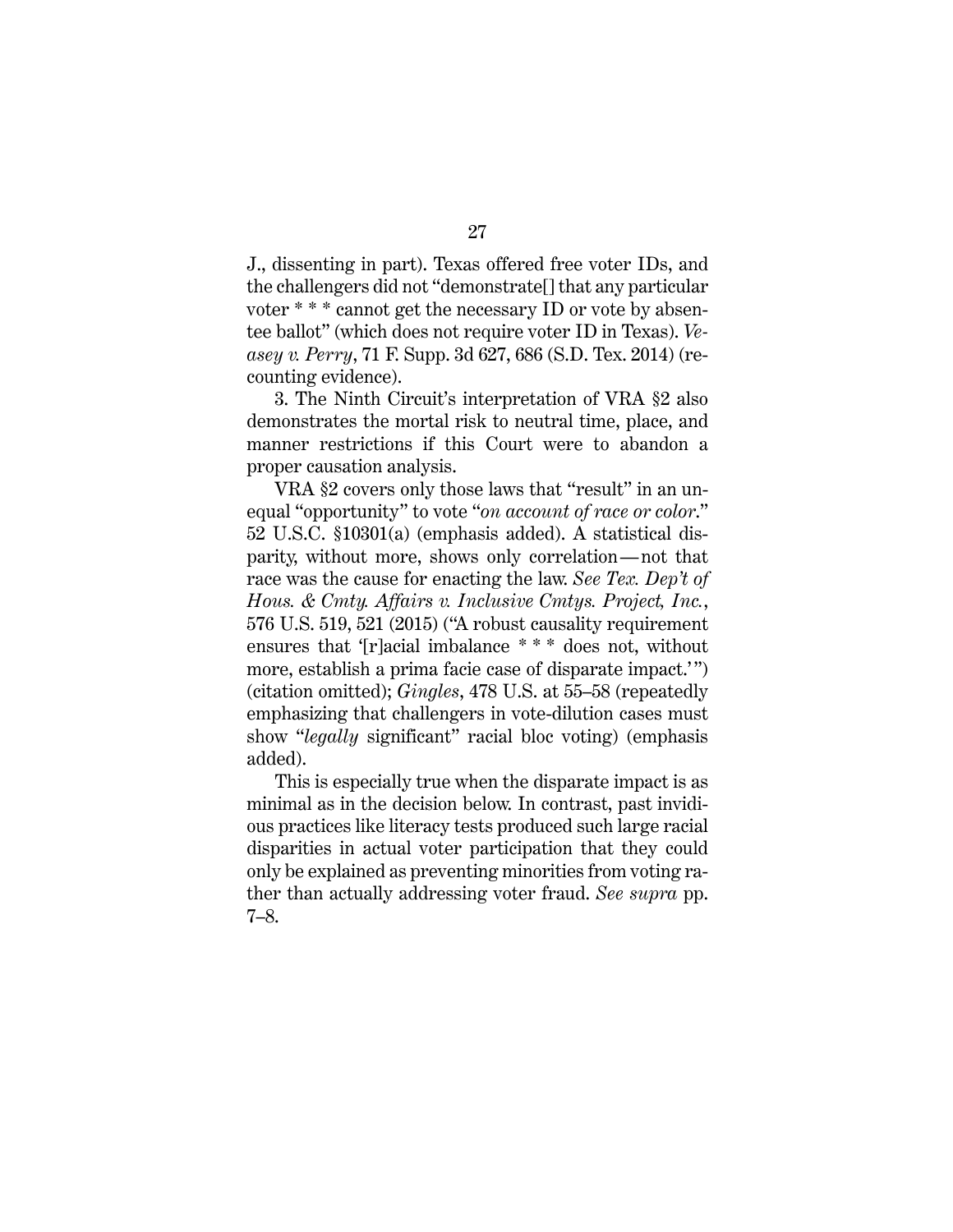The Ninth Circuit skipped the proper causation inquiry by analyzing only the *Gingles*/Senate Report factors for vote-dilution claims. Pet. App. 38–41; *see also Veasey*, 830 F.3d at 257–66. These factors were created to analyze whether retaining a multi-member district constitutes vote dilution, so they were not calibrated to ask whether a voting regulation legitimately furthered the State's interest in deterring voter fraud. This is precisely why other circuits have held that the factors are not useful in voter-participation cases. *See Frank*, 768 F.3d at 754 (Fourth, Sixth, and Seventh Circuits found "*Gingles* unhelpful" in voter-participation cases); *Simmons v. Galvin*, 575 F.3d 24, 42 n.24 (1st Cir. 2009) ("[T]he Supreme Court's seminal opinion in *Gingles* \* \* \* is of little use in vote denial [*i.e.*, participation] cases.") (citation omitted).

### III. VRA §2 WOULD BE UNCONSTITUTIONAL UNDER THE NINTH CIRCUIT'S INTERPRETATION

The Ninth Circuit's interpretation of VRA §2 raises serious constitutional concerns and should be rejected under the constitutional-avoidance doctrine. *See Nw. Austin*, 557 U.S. at 205. Multiple Members of this Court have recognized that VRA §2's constitutionality is an open question. *See Bush v. Vera*, 517 U.S. 952, 990 (1996) (O'Connor, J., concurring); *Johnson v. De Grandy*, 512 U.S. 997, 1028–1029 (1994) (Kennedy, J., concurring); *Holder v. Hall*, 512 U.S. 874, 891 (1994) (Thomas, J., joined by Scalia, J., concurring in the judgment); *Chisom v. Roemer*, 501 U.S. 380, 418 (1991) (Kennedy, J., dissenting).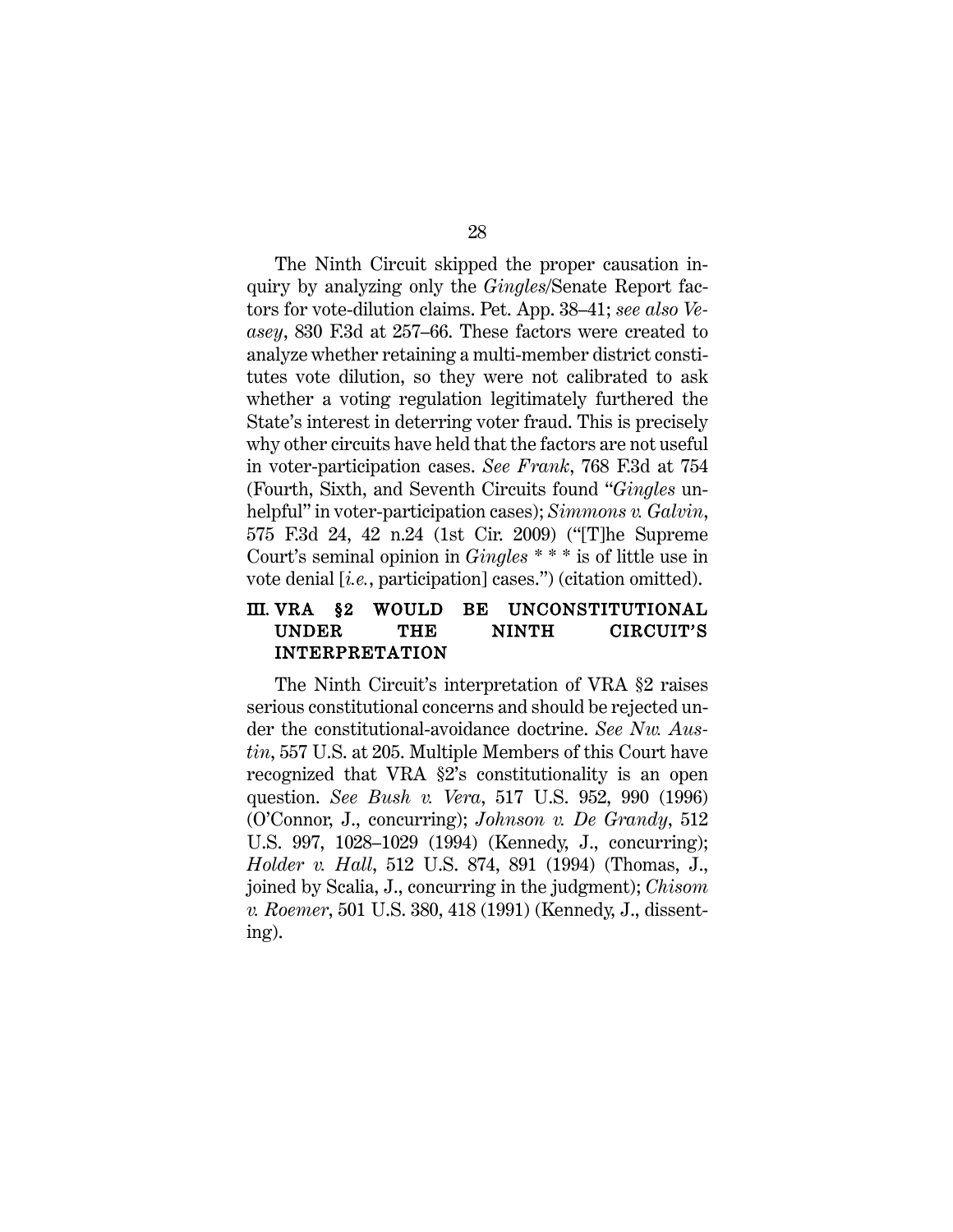**A.** As construed by the Ninth Circuit, VRA §2 cannot be "congruent and proportional" to the Constitution's targeted prohibition on voting laws enacted "with a discriminatory purpose." *Bossier Par.*, 520 U.S. at 481. At least 24 circuit judges have joined opinions explaining that a disparate-impact interpretation of VRA §2 raises congruence-and-proportionality problems. *See Veasey*, 830 F.3d at 317 (Jones, J., dissenting in part); *Hayden v. Pataki*, 449 F.3d 305, 329–337 (2d Cir. 2006) (en banc) (Walker, C.J., concurring); *Johnson v. Governor of Fla.*, 405 F.3d 1214, 1230–1234 (11th Cir. 2005) (en banc); *Farrakhan v. Washington*, 359 F.3d 1116, 1122–1225 (9th Cir. 2004) (Kozinski, J., dissenting from denial of reh'g en banc).

Indeed, under this Court's Enforcement Clause precedents, preventive legislation limiting otherwise constitutional conduct requires "a *congruence and proportionality* between the injury to be prevented or remedied and the means adopted to that end." *City of Boerne*, 521 U.S. at 520 (emphasis added). Evaluating such legislation first requires "identify[ing] with some precision the scope of the constitutional right at issue." *Garrett*, 531 U.S. at 365. A "disparate impact" theory of statutory liability lacks "congruence and proportionality" to a constitutional prohibition of laws enacted with a "racially discriminatory purpose." *Id.* at 372–373.

**B.** The "legislative record" in 1982 also "fail[ed] to show that Congress did in fact identify a pattern" of unconstitutional time, place, and manner voter participation laws. *Id.* at 368. This is unsurprising, given Congress's focus on vote-dilution claims. And when Congress previ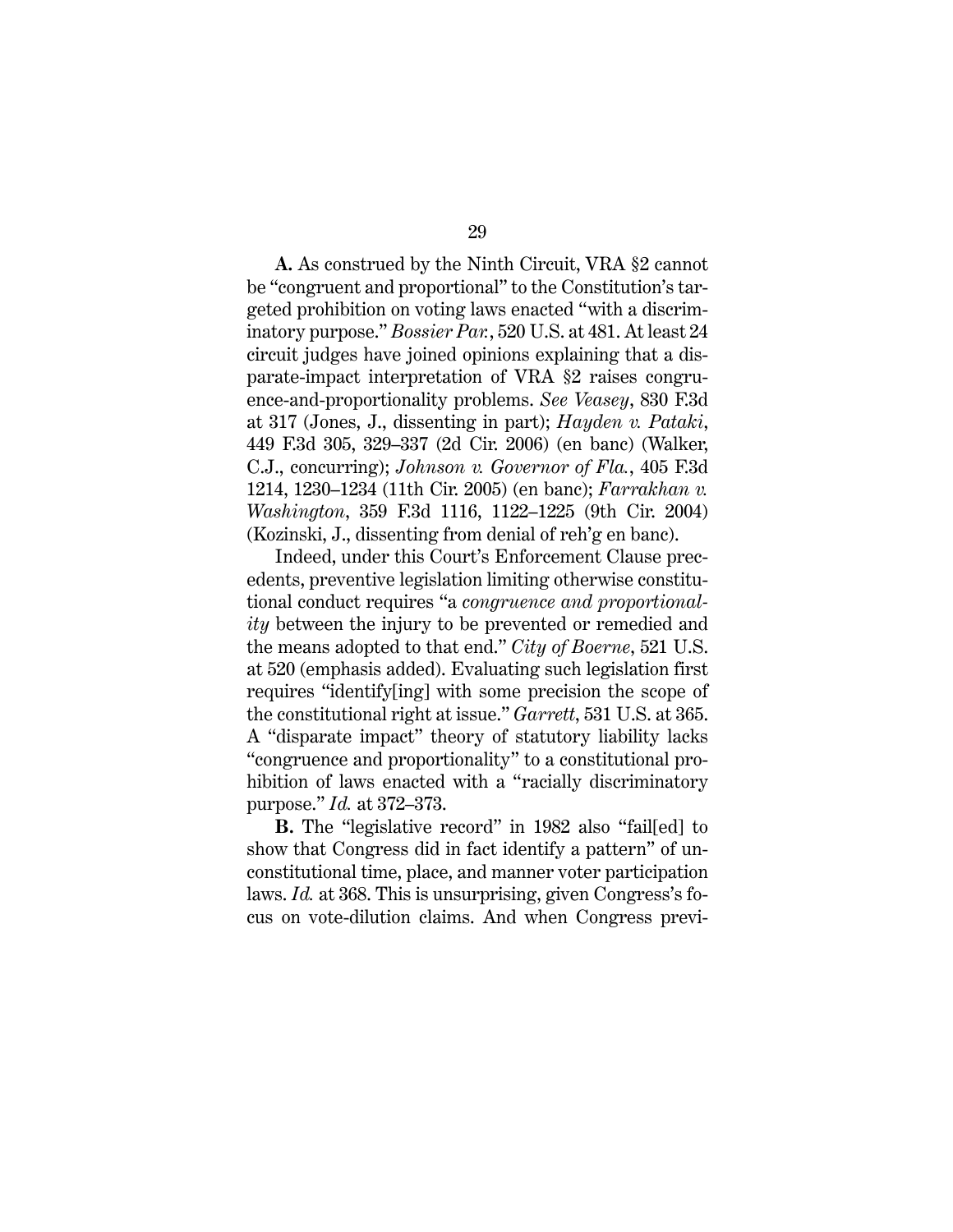ously identified voting practices with a pattern of unconstitutional discrimination (like literacy tests), it directly banned those practices. *See supra* pp. 7–8.

The 1982 Senate Report essentially conceded that Congress found nothing close to a pattern of unconstitutional time, place, and manner voting restrictions. *See* S. Rep. at 42 (Congress "can use its Fourteenth and Fifteenth amendment powers to enact legislation whose reach includes those *without a proven history of discrimination*") (emphasis added).

To be sure, the Senate Report contains a footnote referencing three voter-participation cases—rather than vote-dilution cases—referred to as "episode discrimination." *Id.* at 30 n.119; *see* Elmendorf, 160 U. Pa. L. Rev. at 416 ("The authors of the Senate Report identified only three previous participation cases under the VRA.").<sup>4</sup> But the legislative record must contain more than a handful of examples, or else it "fall[s] far short of even suggesting the pattern of unconstitutional discrimination on which [Enforcement Clause] legislation must be based." *Garrett*, 531 U.S. at 369–370 ("half a dozen" examples is insufficient). As this Court just reiterated, "only a dozen possible examples" is far from enough. *Allen v. Cooper*, 140 S. Ct. 994, 1006 (2020).

<sup>4</sup> The Senate Report also recounted various efforts to amend laws that raised scrutiny under VRA §5's preclearance requirements—although those were predominantly vote-dilution cases too. *See* S. Rep. at 10 (listing "annexations; the use of at-large elections, majority vote requirements, or numbered posts; and the redistricting of boundary lines").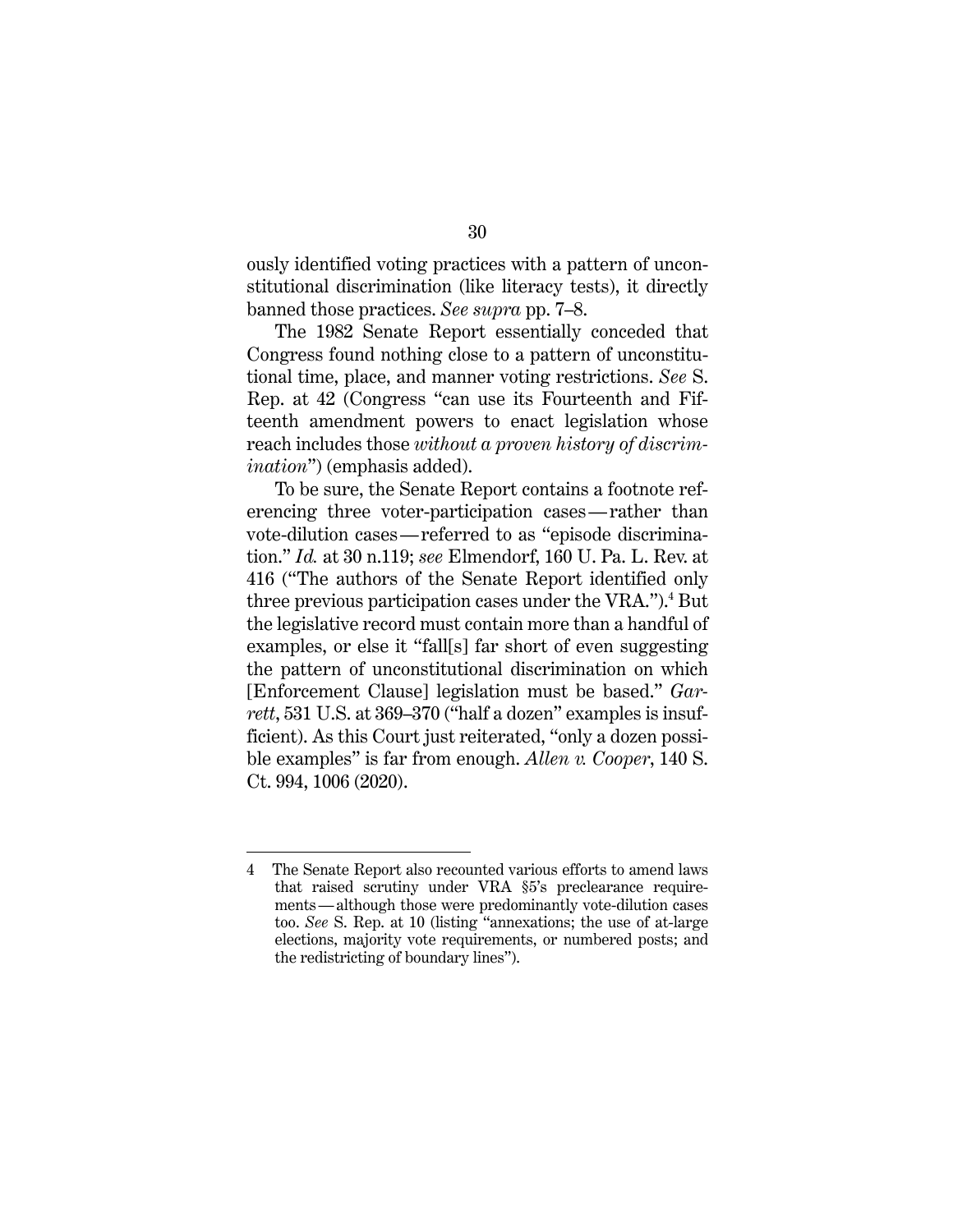**C.** Regardless of what the legislative record showed in 1982, "the Act imposes current burdens and must be justified by current needs." *Shelby County*, 570 U.S. at 536 (quoting *Nw. Austin*, 557 U.S. at 203).

Since 1982, Congress has enacted additional voting legislation. For example, Congress enacted the National Voter Registration Act of 1993 (NVRA)—"a complex superstructure of federal regulation atop state voter-registration systems." *Arizona v. Inter Tribal Council of Ariz., Inc.*, 570 U.S. 1, 5 (2013). "The Act has two main objectives: increasing voter registration and removing ineligible persons from the States' voter registration rolls." *Husted v. A. Philip Randolph Inst.*, 138 S. Ct. 1833, 1838 (2018). To achieve the former goal, the NVRA requires States to permit voter registration in elections for federal office "by any of three methods: simultaneously with a driver's license application, in person, or by mail." *Inter Tribal Council*, 570 U.S. at 4; *see* 52 U.S.C. §20503. "To achieve the latter goal, the NVRA requires States to 'conduct a general program that makes a reasonable effort to remove the names' of voters who are ineligible 'by reason of' death or change in residence," and the NVRA then provides fair procedures for this (including "prior notice" and sending a "return card"). *Husted*, 138 S. Ct. at 1838– 39.

The NVRA thus would have ameliorated problems raised in various voter-participation cases. For example, the NVRA would have closed the wide "25%" racial disparity in voter registration in the 1980s caused by Mississippi's "dual voter registration law and limited registration offices." *Veasey*, 830 F.3d at 312 (Jones, J., dissenting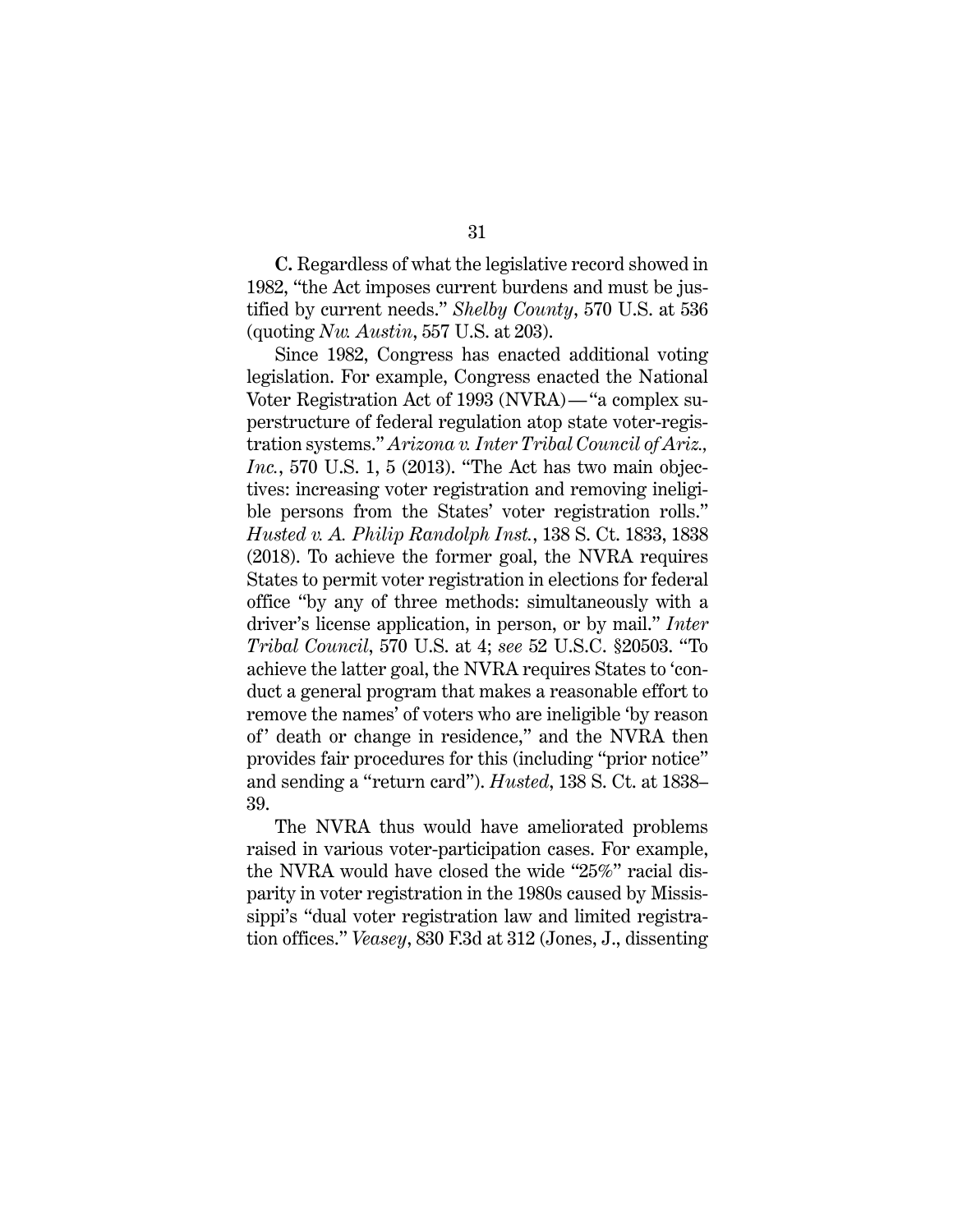in part) (discussing *Operation Push, Inc. v. Ma-bus*, 932 F.2d 400 (5th Cir. 1991)). And it would have addressed the hypothetical posed by Justice Scalia's dissent in *Chisom v. Roemer* (a county limiting "voter registration to one hour a day three days a week"). *Ibid.* (discussing 501 U.S. at 408). The NVRA's prescribed procedures for maintaining accurate voter registration rolls would have addressed the concerns in *Toney v. White*, 488 F.2d at 312. And funds from the Help America Vote Act of 2002 could have fixed the voting-machine failure at issue in *United States v. Post*, 297 F. Supp. at 48–49; *see* 52 U.S.C. §20901.

**D.** The decision below also raises significant Equal Protection Clause problems, validating Senator Hatch's concern that VRA §2's results test "would make race the over-riding factor in public decisions in this area." S. Rep. at 94.

The Ninth Circuit's interpretation of VRA §2 will "inject racial considerations" into government decisionmaking, *Inclusive Cmtys.*, 576 U.S. at 521, and "subordinate[] traditional race-neutral \* \* \* principles" to "racial considerations," *Miller*, 515 U.S. at 916. If the validity of every voting regulation turns on mere disparate racial impacts, the VRA would *require* States to consider race each time they enact or amend election laws. *See Veasey*, 830 F.3d at 317 (Jones, J., dissenting in part) ("[U]sing [VRA] Section 2 to rewrite racially neutral election laws will force considerations of race on state lawmakers who will endeavor to avoid litigation by eliminating any perceived racial disparity in voting regulations.").

Interpreting VRA §2 to *compel* "race-based" decisionmaking "embarks [courts] on a most dangerous